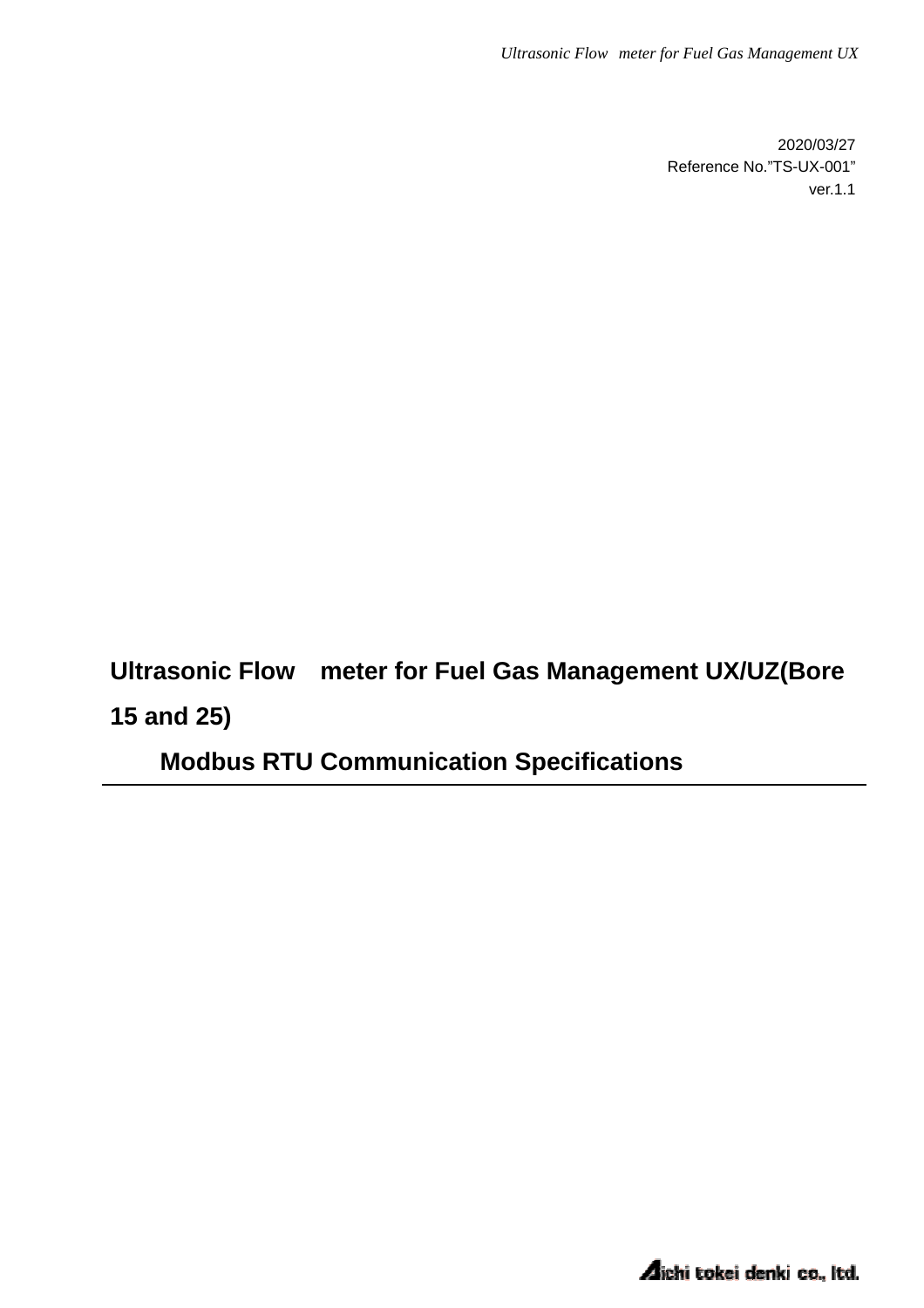## **Table of Contents**

| 1              |     |       |                                                                              |  |  |  |
|----------------|-----|-------|------------------------------------------------------------------------------|--|--|--|
| 2              |     |       |                                                                              |  |  |  |
|                | 2.1 |       |                                                                              |  |  |  |
|                | 2.2 |       |                                                                              |  |  |  |
|                |     | 2.2.1 |                                                                              |  |  |  |
|                |     | 2.2.2 |                                                                              |  |  |  |
|                | 2.3 |       | Setting Items Related to Communications (Higher-level Communication Device)2 |  |  |  |
| 3              |     |       |                                                                              |  |  |  |
|                | 3.1 |       |                                                                              |  |  |  |
|                | 3.2 |       |                                                                              |  |  |  |
| 4              |     |       |                                                                              |  |  |  |
| 5              |     |       |                                                                              |  |  |  |
|                | 5.1 |       |                                                                              |  |  |  |
|                | 5.2 |       |                                                                              |  |  |  |
|                | 5.3 |       |                                                                              |  |  |  |
|                | 5.4 |       |                                                                              |  |  |  |
|                | 5.5 |       |                                                                              |  |  |  |
| 6              |     |       |                                                                              |  |  |  |
|                | 6.1 |       |                                                                              |  |  |  |
|                | 6.2 |       |                                                                              |  |  |  |
|                | 6.3 |       |                                                                              |  |  |  |
| $\overline{7}$ |     |       |                                                                              |  |  |  |
|                | 7.1 |       |                                                                              |  |  |  |
|                | 7.2 |       |                                                                              |  |  |  |
|                |     | 7.2.1 |                                                                              |  |  |  |
|                |     | 7.2.2 |                                                                              |  |  |  |
|                |     | 7.2.3 | <b>Flow</b>                                                                  |  |  |  |
| 8              |     |       |                                                                              |  |  |  |
| 9              |     |       |                                                                              |  |  |  |
|                | 9.1 |       |                                                                              |  |  |  |
|                | 9.2 |       |                                                                              |  |  |  |

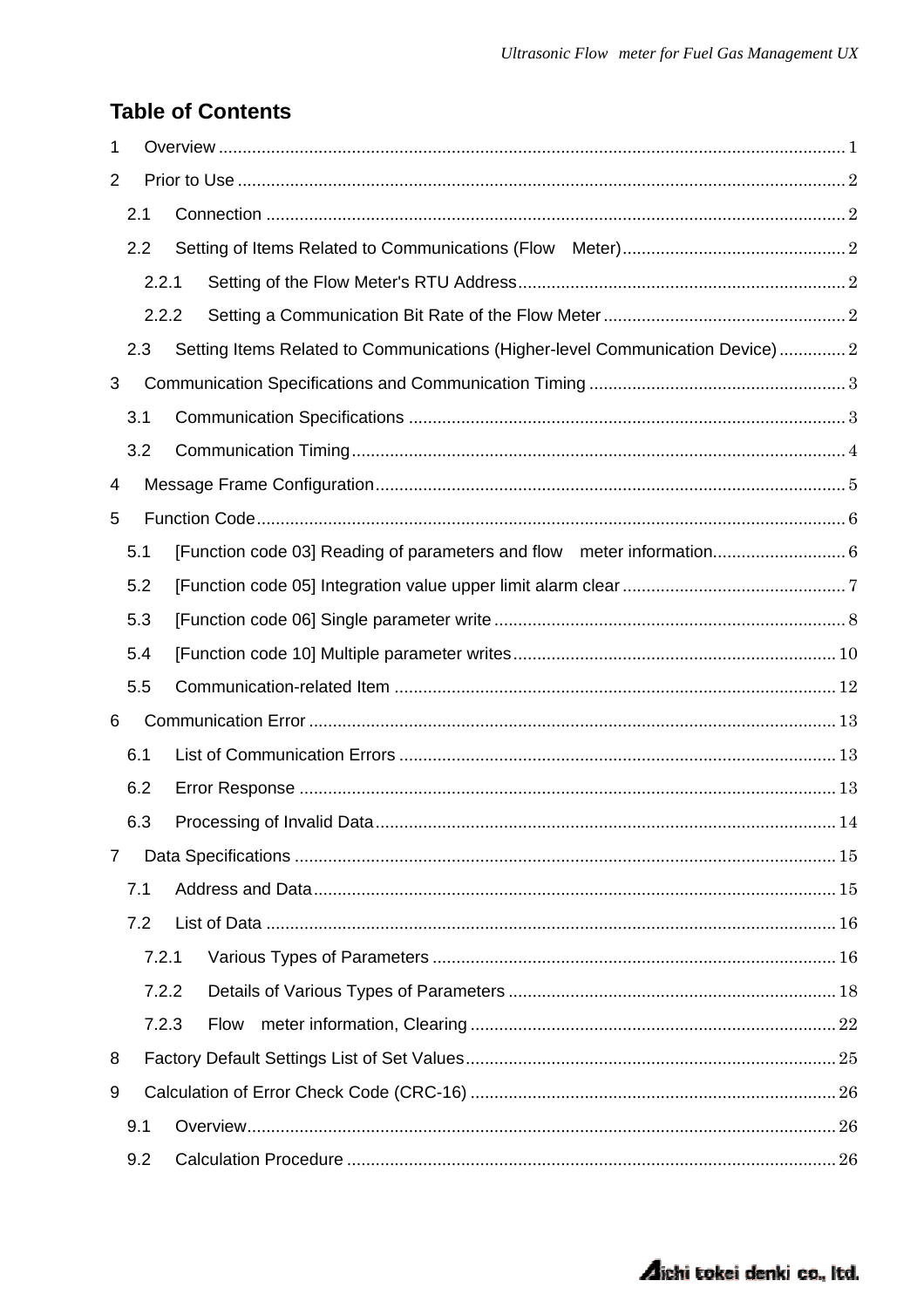### **1 Overview**

This communication specifications applies to "External power supply type (24VDC)" and "External power supply type (100VAC)" of the Ultrasonic Flow Meter UX/UZ for fuel gas management.

 Since this document only describes the communication procedures, refer to the operation manual of the ultrasonic flow meter for fuel gas management (hereinafter referred to as "the flow meter") for instructions of operations, etc., other than communication,

The flow meter has the communication interface which equips the asynchronous serial bus interface conforming to EIA-485. This interface enables to connect up to 31 flow meters to build a networked system.

Modbus RTU Protocol is used as the communication protocol, so that measurement data and internal information of each flow meter can be acquired by sending commands to each flow meter.

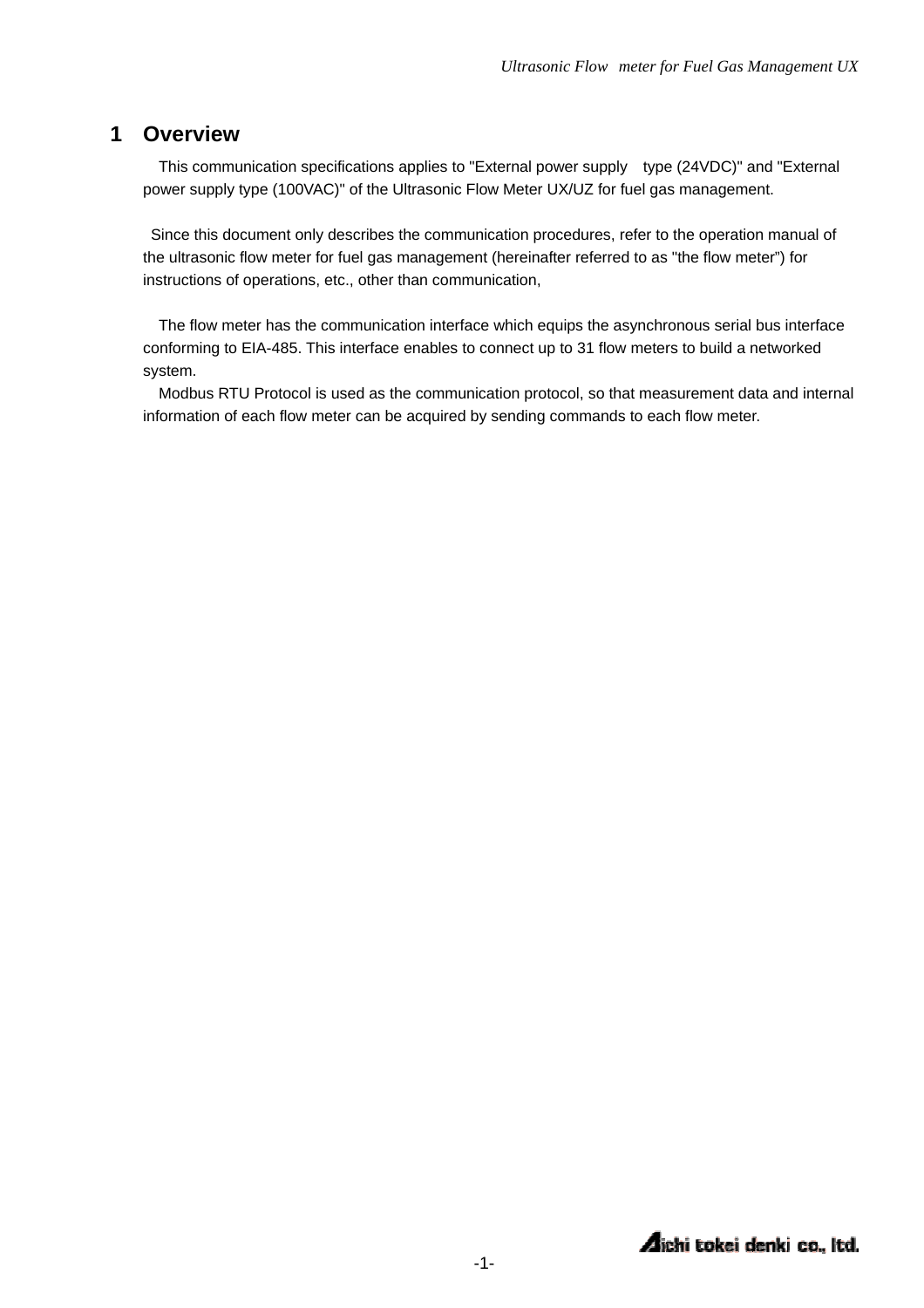### **2 Prior to Use**

### **2.1 Connection**

With reference to the operation manual of the flow meter, connect it to the upper-level communication device.

### **2.2 Setting of Items Related to Communications (Flow Meter)**

For the setting procedures of 2.2.1 through 2.2.4, refer to "Operation manual 8-1. Details of setting items".

### **2.2.1 Setting of the Flow Meter's RTU Address**

Set the RTU address with Item No. F14, using the setting buttons on the display portion of the flow meter. When connecting multiple flowmeters, be sure to use a unique RTU address for each of them.

> Available addresses: 001 to 247 \* "000" cannot be used.

### **2.2.2 Setting a Communication Bit Rate of the Flow Meter**

Select a communication bit rate with Item No. F13, using the setting buttons on the display portion of the flow meter.

### **2.3 Setting Items Related to Communications (Higher-level Communication Device)**

Match its communication bit rate with the setting of the flow meter.

\* Set the data length to "8 bits", stop bit to "1 bit", and parity to "None."

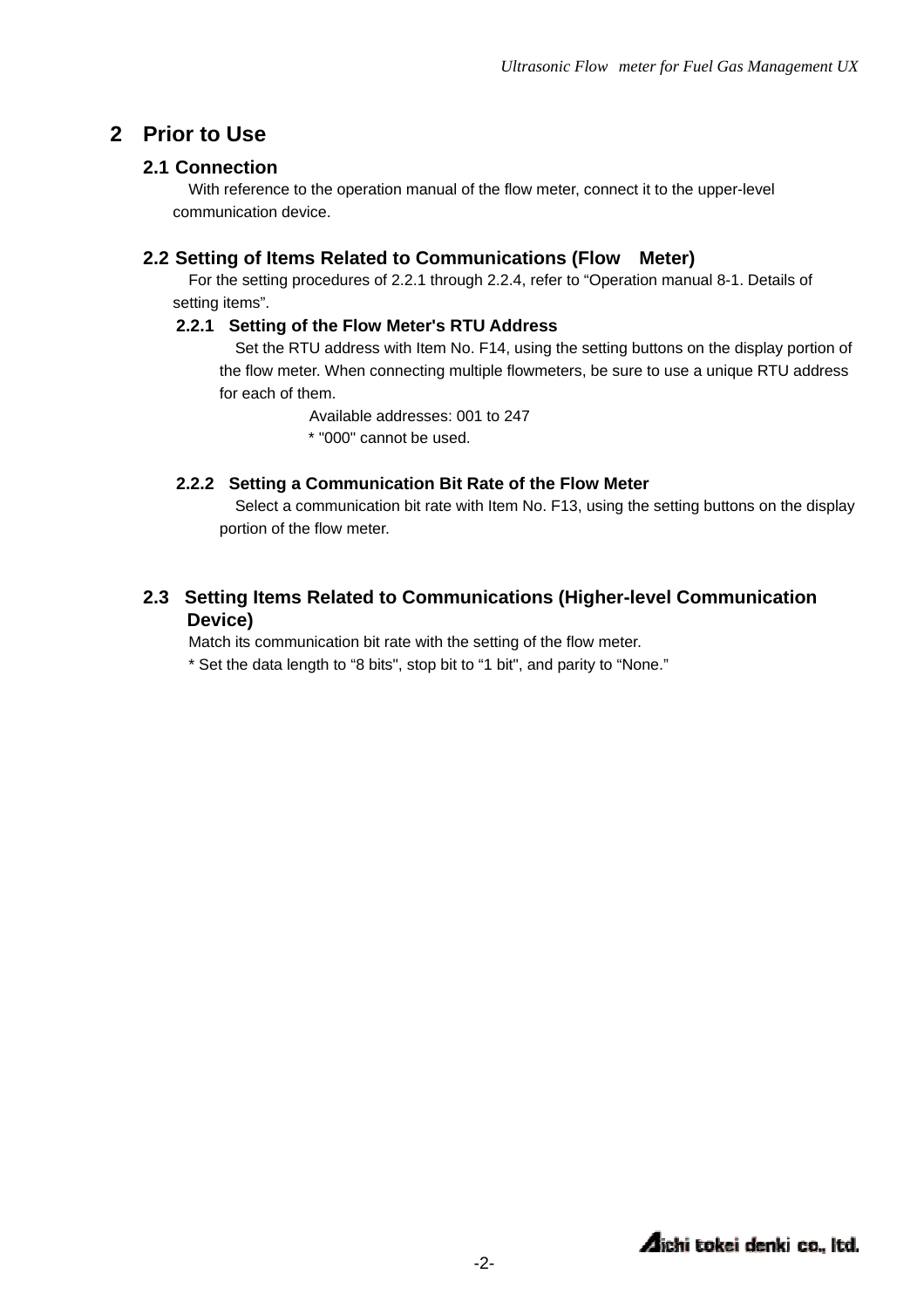## **3 Communication Specifications and Communication Timing**

| Interface                  | Conforming to EIA-485                      |
|----------------------------|--------------------------------------------|
| Communication method       | Half-duplex system                         |
| Synchronization method     | Asynchronous                               |
| Maximum number of          | Up to 30 flow<br>meters                    |
| connectable flow<br>meters |                                            |
| Protocol                   | Modbus RTU                                 |
| Communication speed        | Selectable according to parameter setting* |
| [bps]                      | 4800, 9600                                 |
| Data length [bit]          | 8                                          |
| Stop bit length[bit]       |                                            |
| Parity bit                 | None                                       |
| Sending/Reception Buffer   | 100                                        |
| size [byte]                |                                            |

### **3.1 Communication Specifications**

\*The factory defaults are 9600bps.

Refer to the next section for the communication timing.

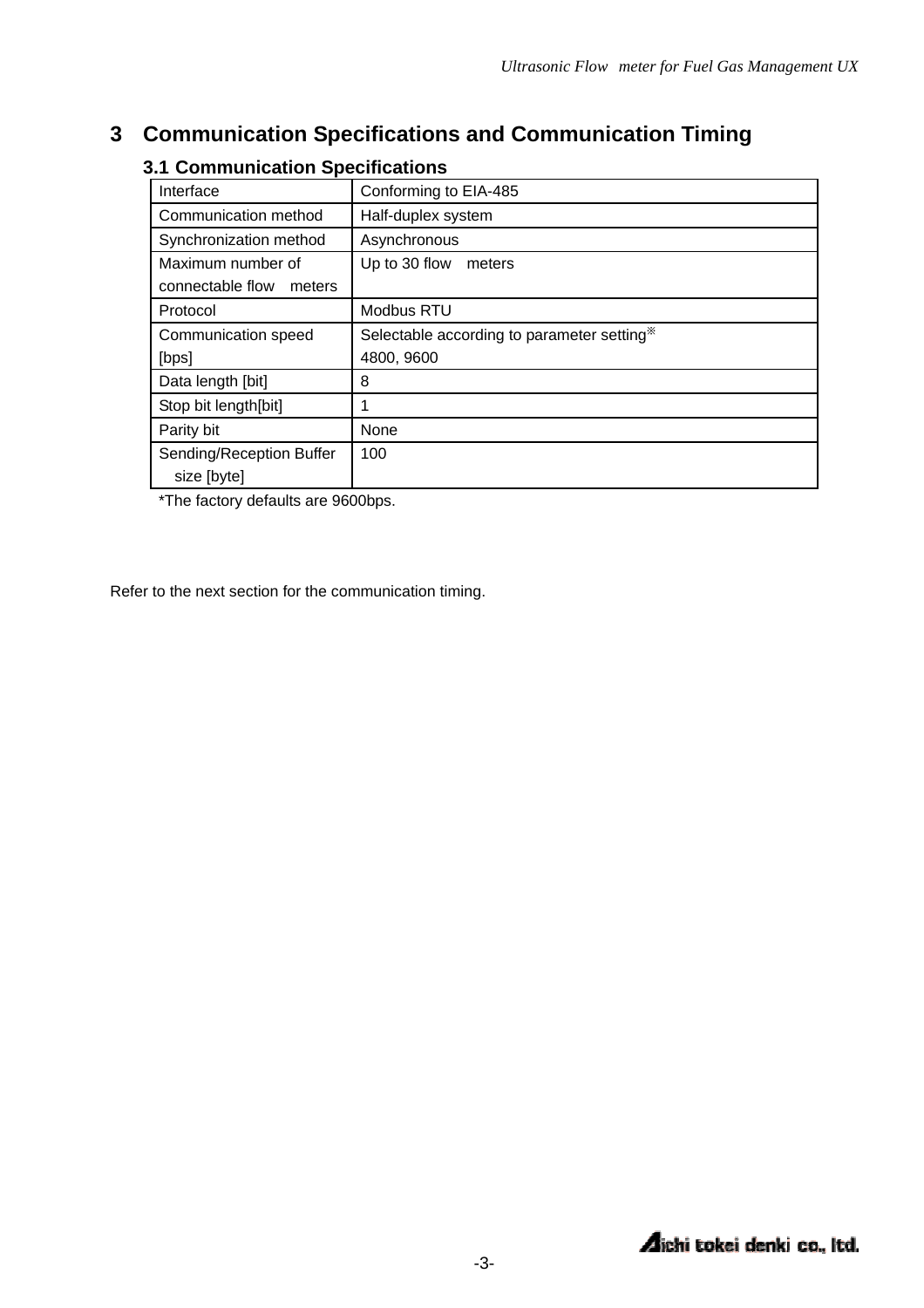### **3.2 Communication Timing**

The response time, standby time, and communication interval vary depending on the baud rate and contents of a query from the higher-level communication device. Thus, refer to the table below <Response Time and Standby Time> and the figure below <Communication Timing Diagram>.

| <response and="" standby="" time=""></response>                                                                                                                   |                                                                                                                                                                                                                                                                                                                     |  |  |  |  |
|-------------------------------------------------------------------------------------------------------------------------------------------------------------------|---------------------------------------------------------------------------------------------------------------------------------------------------------------------------------------------------------------------------------------------------------------------------------------------------------------------|--|--|--|--|
| Maximum response time <sup>1</sup><br>[ms]                                                                                                                        | - Writing various types of parameters<br><b>Remarks</b><br>max<br>min<br>400<br>If you set an item<br>100<br>If you set all items<br>800<br>300<br>- Reading out various types of parameters, reading out flow meter<br>information, and clearing an integration value upper limit alarm<br>min<br>max<br>200<br>40 |  |  |  |  |
| Maximum standby time<br>after response from the<br>own machine 2 [ms]                                                                                             | 100                                                                                                                                                                                                                                                                                                                 |  |  |  |  |
| Maximum standby time<br>after response from other<br>machine $\circled{3}$ [ms]                                                                                   | 100                                                                                                                                                                                                                                                                                                                 |  |  |  |  |
| Minimum communication<br>Query maximum time + Response time $(1)$ (Maximum value) +<br>interval<br>Maximum response time+ Maximum standby time ( $(2)$ or $(3)$ ) |                                                                                                                                                                                                                                                                                                                     |  |  |  |  |

<Communication Timing Diagram>

[Case where one device is connected]

| Higher-level<br>communication | Query to flow meter |               |                                                    |        | Query to flow meter |
|-------------------------------|---------------------|---------------|----------------------------------------------------|--------|---------------------|
| device                        |                     |               |                                                    |        |                     |
| Flow meter A                  |                     |               | Response to a higher-level<br>communication device |        |                     |
|                               |                     | $\circled{1}$ |                                                    | $\sim$ |                     |

[Case where more than one device is connected]

| Higher-level<br>communication         | Query to flow meter    |           |                                                    |               | Query to flow meter    |         |                                                    |  |
|---------------------------------------|------------------------|-----------|----------------------------------------------------|---------------|------------------------|---------|----------------------------------------------------|--|
| device                                |                        |           |                                                    |               |                        |         |                                                    |  |
| Flow<br>meter A                       |                        |           | Response to a higher-level<br>communication device |               |                        |         |                                                    |  |
|                                       |                        | $\bullet$ |                                                    | $\circled{3}$ |                        |         |                                                    |  |
| Flow<br>meter B                       |                        |           |                                                    |               |                        |         | Response to a higher-level<br>communication device |  |
|                                       |                        |           |                                                    |               |                        | $\circ$ |                                                    |  |
| Message frame on<br>the communication | Query to flow<br>meter |           | Response to a higher-level<br>communication device |               | Query to flow<br>meter |         | Response to a higher-level<br>communication device |  |
| line                                  |                        |           |                                                    |               |                        |         |                                                    |  |

(1): Prepare to receive a response within the above-described time (the minimum value of  $(1)$ ) after sending a query to the flow meter.

(2): Prepare time-out time to be longer than the above-described time (the maximum value of  $(1)$ ) after sending a query to the flow meter.

(3): In case the flow meter is only the one connected to the master communication device, after receiving a response from the flow meter, send the next query to the same flow meter after the above-described time (②) passes.

(4): In case multiple meters are connected to the master communication device, after receiving a response from any of them, send the next query after the above-described time (③) passes. <Notes on programming>

(1): Provide some margins for the times mentioned above for safety when programing the master communication device.

(2): If a response from the flow meter cannot be received correctly after the master communication device has sent a query, it is recommended to resend the query.

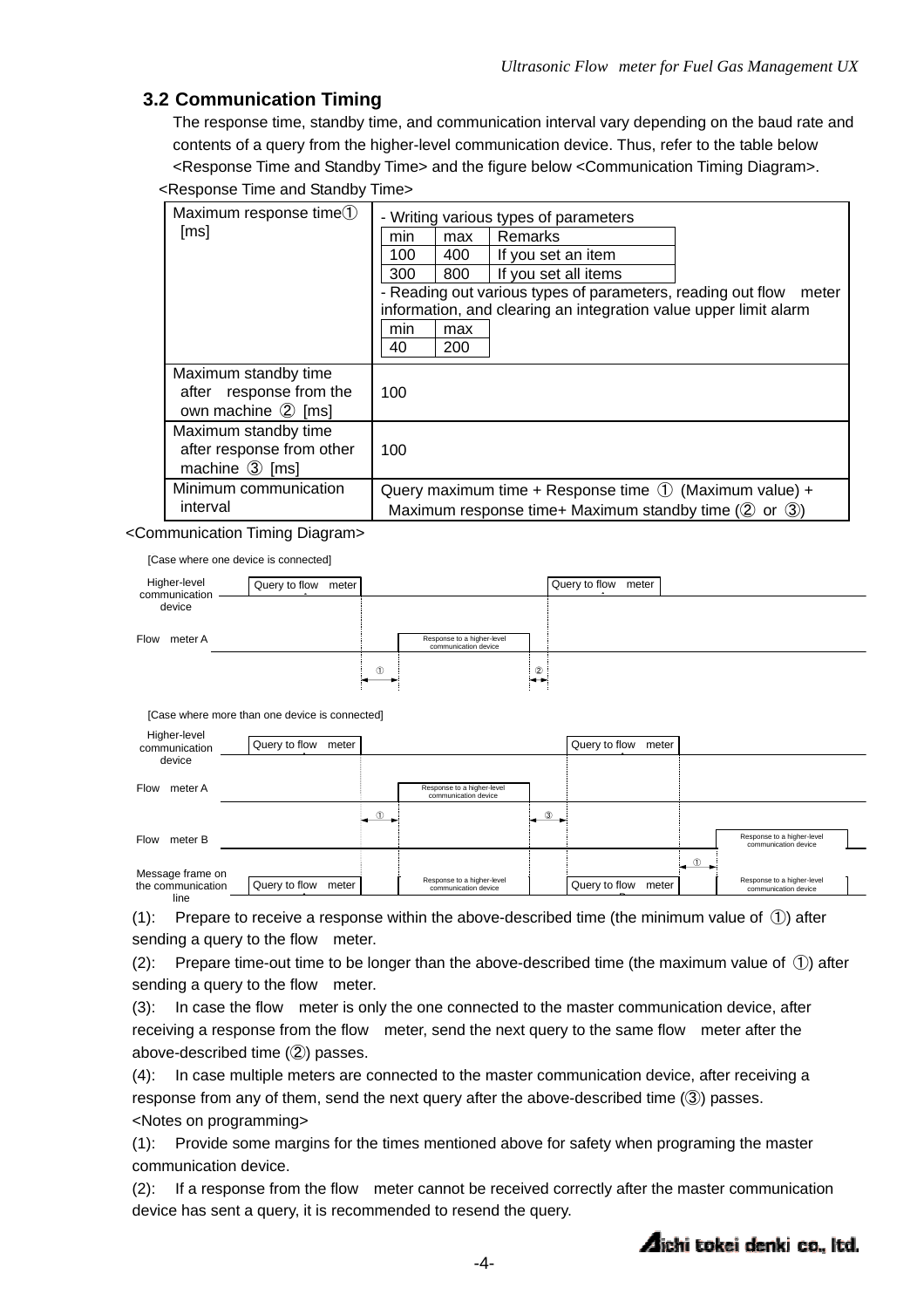## **4 Message Frame Configuration**

| <b>Start</b>                    | RTU<br>address | <b>Function</b><br>code | Data    | Error check<br>code | End                 |
|---------------------------------|----------------|-------------------------|---------|---------------------|---------------------|
| Silent<br>interval <sup>*</sup> | 1 byte         | 1 byte                  | n bytes | 2 bytes             | Silent<br>interval* |

\* Silent communication time for 3.5 characters or more

#### <RTU address>

"1" - "247" (01H - F7H) can be set for the flow meter.

The default is "1" (01H).

When a message from the master communication device is received, only the flow meter with the matching RTU address returns a response.

\* Broadcast communication is not supported.

#### <Function code>

Each code specifies a function that the flow meter is commanded to perform. The following function codes are available.

| Code (hex) | Function                                        |  |  |  |
|------------|-------------------------------------------------|--|--|--|
| 03         | Read out a parameter or flow meter information. |  |  |  |
| 05         | Clear the integration value upper limit alarm.  |  |  |  |
| 06         | Writing of a single parameter                   |  |  |  |
| 10         | Writing of multiple parameters                  |  |  |  |

#### <Data>

Data used to perform a function code. Configuration of this data section varies depending on the function code. Refer to "7. Data Specifications" for details.

<Error check code>

This code is intended to detect an error (bit change) in a message in the signal transmission process. The checking method is based on the CRC method.

For details, refer to "9 Calculation of Error Check Code(CRC-16)".

When the flow meter receives a message, it calculates a CRC value based on the received message, and compares it with the sent CRC value.

If the two values do not match, the flowmeter determines that an error has occurred.

In the case of a message to be transmitted by the flowmeter, the flowmeter calculates a CRC value based on the message to be transmitted, and transmits the message with the CRC value added to the end of the message.

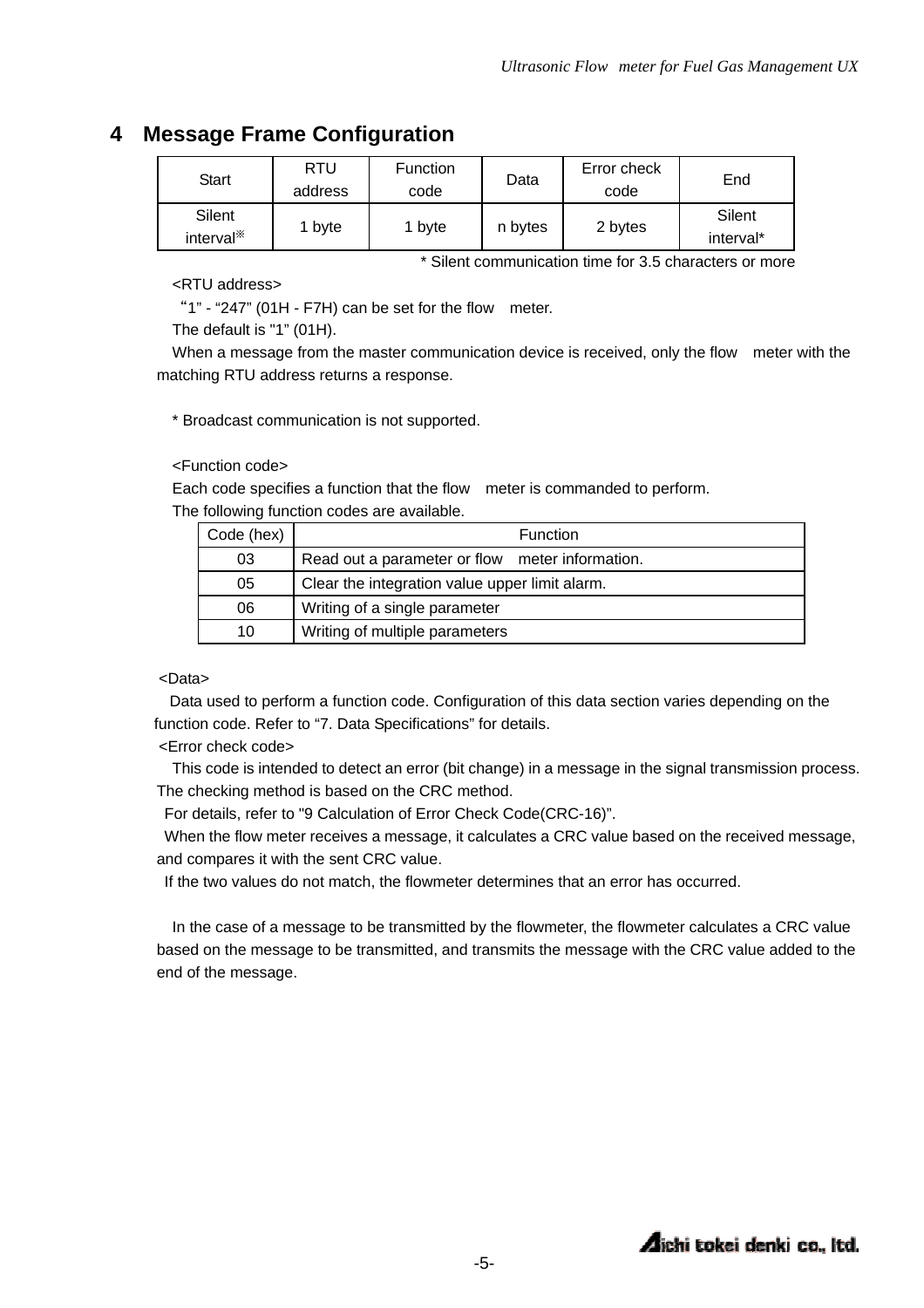## **5 Function Code**

### **5.1 [Function code 03] Reading of parameters and flow meter information**

The function code 03H reads parameters, and flow meter information.

The function code and data portions, which are described in "4 Message Frame Configuration," are shown below.

<Query configuration>

| Function code |               | 03H     |
|---------------|---------------|---------|
|               | Start address | (Upper) |
| Data          |               | (Lower) |
|               | Number of     | (Upper) |
|               | registers     | (Lower) |

Function code: 03H

Start address: Register address (0100H to 0119H) and (0200H to 020EH) Number of registers: Number of data to be read out (0001H to 001AH)

> Note that the maximum number of reading data depends on register addresses.

<Response configuration>

| Function code |            | 03H       |  |
|---------------|------------|-----------|--|
|               | Number of  | Arbitrary |  |
|               | data bytes |           |  |
|               | Data 1     | (Upper)   |  |
|               |            | (Lower)   |  |
| Data          |            | (Upper)   |  |
|               | Data 2     | (Lower)   |  |
|               |            |           |  |
|               | Data N     | (Upper)   |  |
|               |            | (Lower)   |  |

Function code: 03H

Number of data bytes: Number of bytes in response data Data: Read out data

Example) A case where [Address 0101H] Output pulse constant (0001H: 10L/P,) and [Address 0102H] Alarm output contact state (0000H: normal open) are read out.

| $\sqrt{2}$           |                            |                 |       |  |  |
|----------------------|----------------------------|-----------------|-------|--|--|
| Start                |                            | Silent interval |       |  |  |
| RTU address          |                            | 01              |       |  |  |
| <b>Function code</b> |                            | 03              |       |  |  |
|                      | Start address<br>Number of | (Upper)         | 01    |  |  |
| Data                 |                            | (Lower)         | 01    |  |  |
|                      |                            | (Upper)         | 00    |  |  |
|                      | registers                  | (Lower)         | 02    |  |  |
|                      | Error check code           | (Lower)         | (CRC) |  |  |
|                      |                            | (Upper)         | (CRC) |  |  |
| End                  |                            | Silent interval |       |  |  |

 $\sqrt{Q}$ uery (hex value)

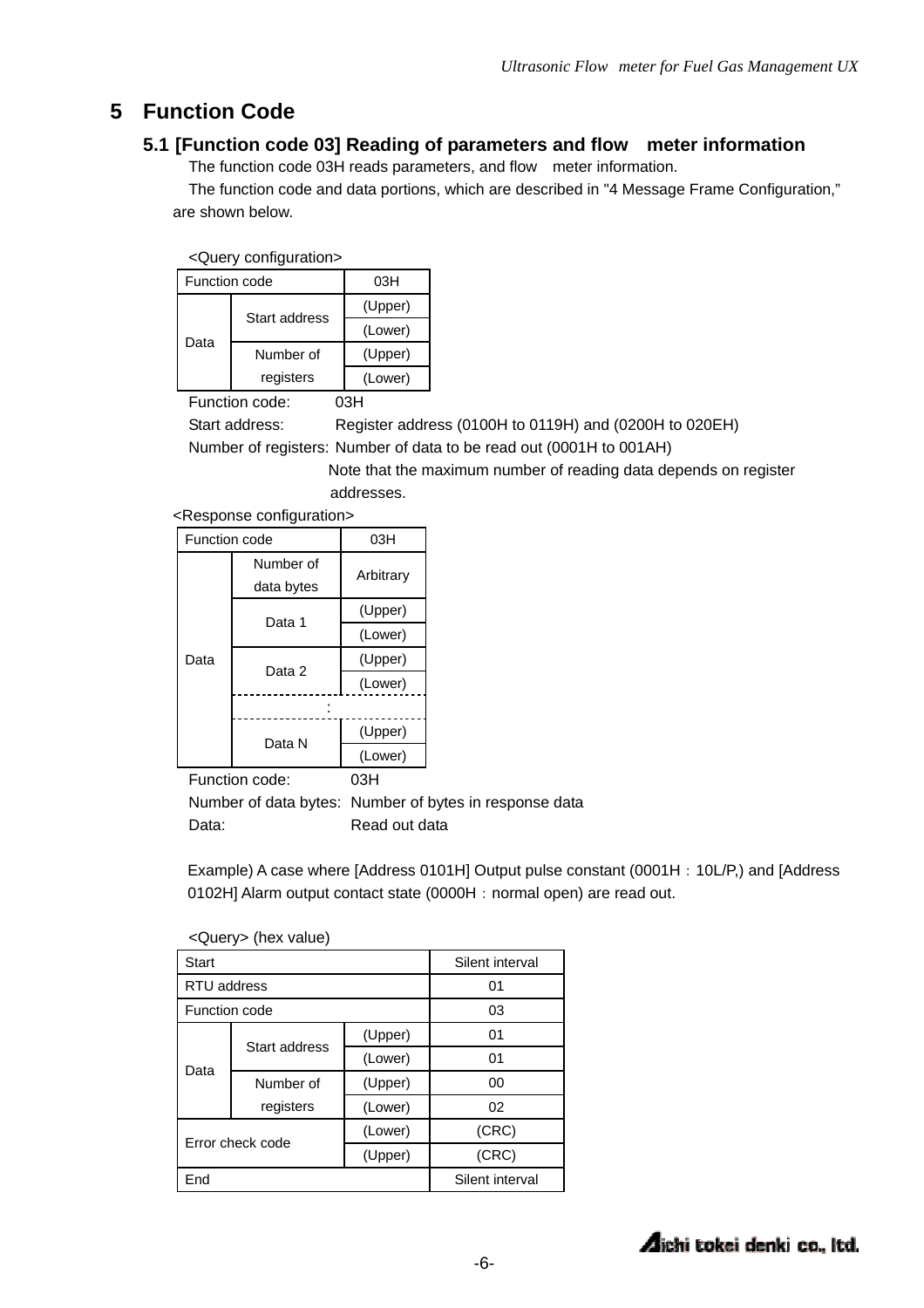| <b>Start</b>         |                        | Silent interval |       |  |  |  |
|----------------------|------------------------|-----------------|-------|--|--|--|
| RTU address          |                        | 01              |       |  |  |  |
| <b>Function Code</b> |                        | 03              |       |  |  |  |
|                      | Number of data bytes   | 04              |       |  |  |  |
|                      | Data 1                 | (Upper)         | 00    |  |  |  |
| Data                 | (Data of address 010)  | (Lower)         | 01    |  |  |  |
|                      | Data 2                 | (Upper)         | 00    |  |  |  |
|                      | (Data of address 0102) | (Lower)         | 00    |  |  |  |
|                      | Error check code       | (Lower)         | (CRC) |  |  |  |
|                      |                        | (Upper)         | (CRC) |  |  |  |
| End                  |                        | Silent interval |       |  |  |  |

<Response> (hex value)

### **5.2 [Function code 05] Integration value upper limit alarm clear**

Function code 05H is intended for a command to clear an integration value upper limit alarm of the flow meter.

An alarm state occurs when an integration value per hour exceeds a set upper limit.

The function code and data portions, which are described in "4 Message Frame Configuration," are shown below.

<Query configuration>

| Function code |               | 05H |
|---------------|---------------|-----|
|               | Start address | 03H |
| Data          |               | 00H |
|               |               | 00H |
|               | Changed data  | 00H |

Function code: 05H Start address: 0300H (Fixed) Changed data: 0000H (Fixed)

#### <Response configuration>

| Function code |               | 05H |
|---------------|---------------|-----|
| Data          | Start address | 03H |
|               |               | 00H |
|               |               | 00H |
|               | Changed data  | ากม |

Function code: 05H Start address: 0300H (Fixed) Changed data: 000H (Fixed)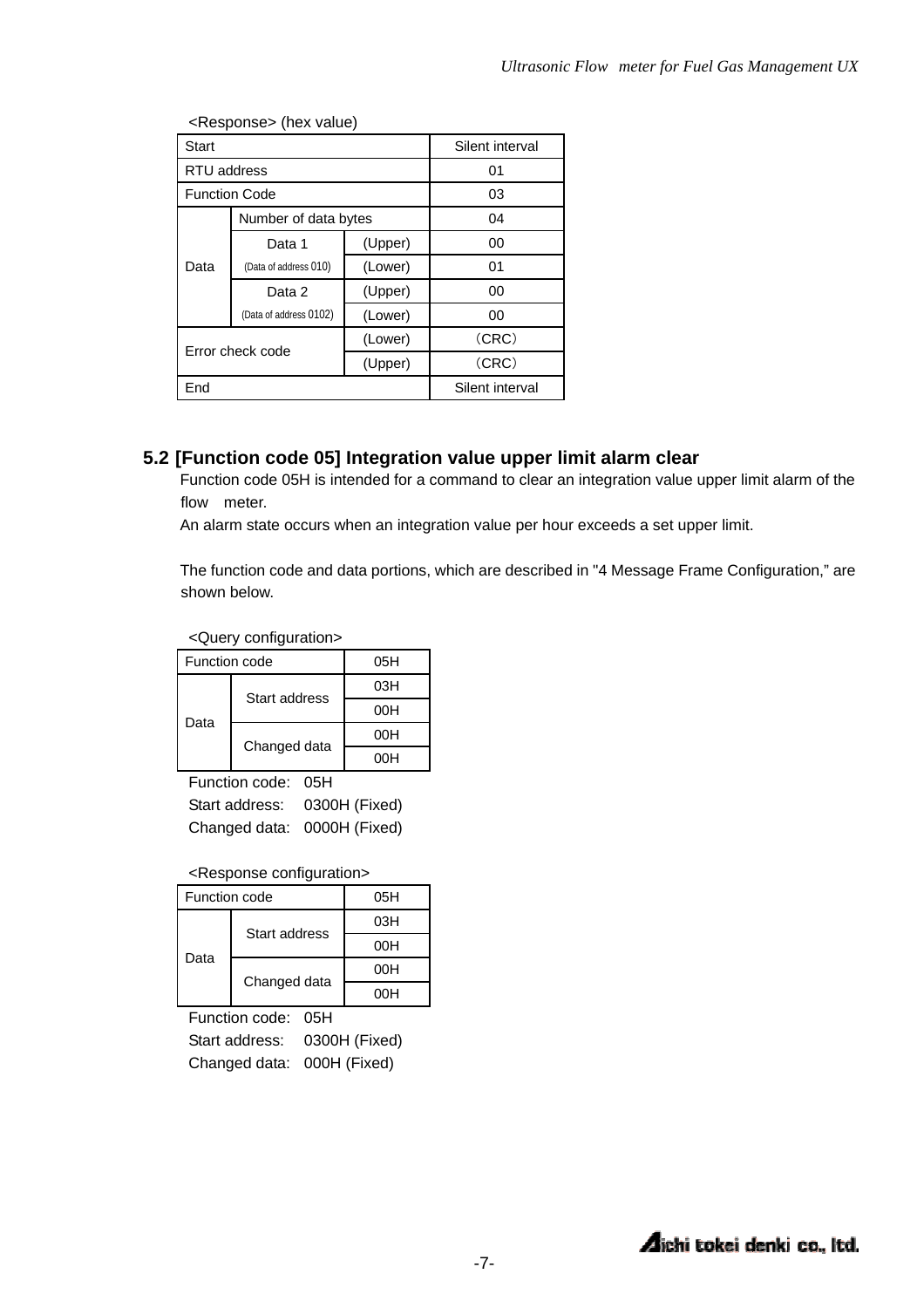### **5.3 [Function code 06] Single parameter write**

Function code: 06H is intended to make a change (perform a write) to contents of a parameter. Shown below are parts of the function code and the data in "4 Message Frame Configuration".

<Query configuration>

| Function code |               | 06H     |
|---------------|---------------|---------|
| Data          | Start address | (Upper) |
|               |               | (Lower) |
|               |               | (Upper) |
|               | Changed data  | (Lower) |

Function code: 06H

Start address: Register address (0100H to 0119H)

Changed data: Arbitrary (For the range of changed data that may be set, refer to "7.2.1 Various Types of Parameters).

<Response configuration>

| Function code |               | 06H     |
|---------------|---------------|---------|
| Data          | Start address | (Upper) |
|               |               | (Lower) |
|               |               | (Upper) |
|               | Changed data  | (Lower) |

Function code: 06H

Start address: Same as the start address in a query Changed data: Same as the changed data in a query

Example) A case where [Address 0100H] Conversion reference temperature is changed to 35℃ (0x0023).

| Start                                  |               |         | Silent interval |
|----------------------------------------|---------------|---------|-----------------|
| RTU address                            |               |         | 01              |
| Function code                          |               |         | 06              |
| Data                                   | Start address | (Upper) | 01              |
|                                        |               | (Lower) | 00              |
|                                        |               | (Upper) | 00              |
|                                        | Changed data  | (Lower) | 23              |
| (Lower)<br>Error check code<br>(Upper) |               |         | (CRC)           |
|                                        |               |         | (CRC)           |
| End                                    |               |         | Silent interval |

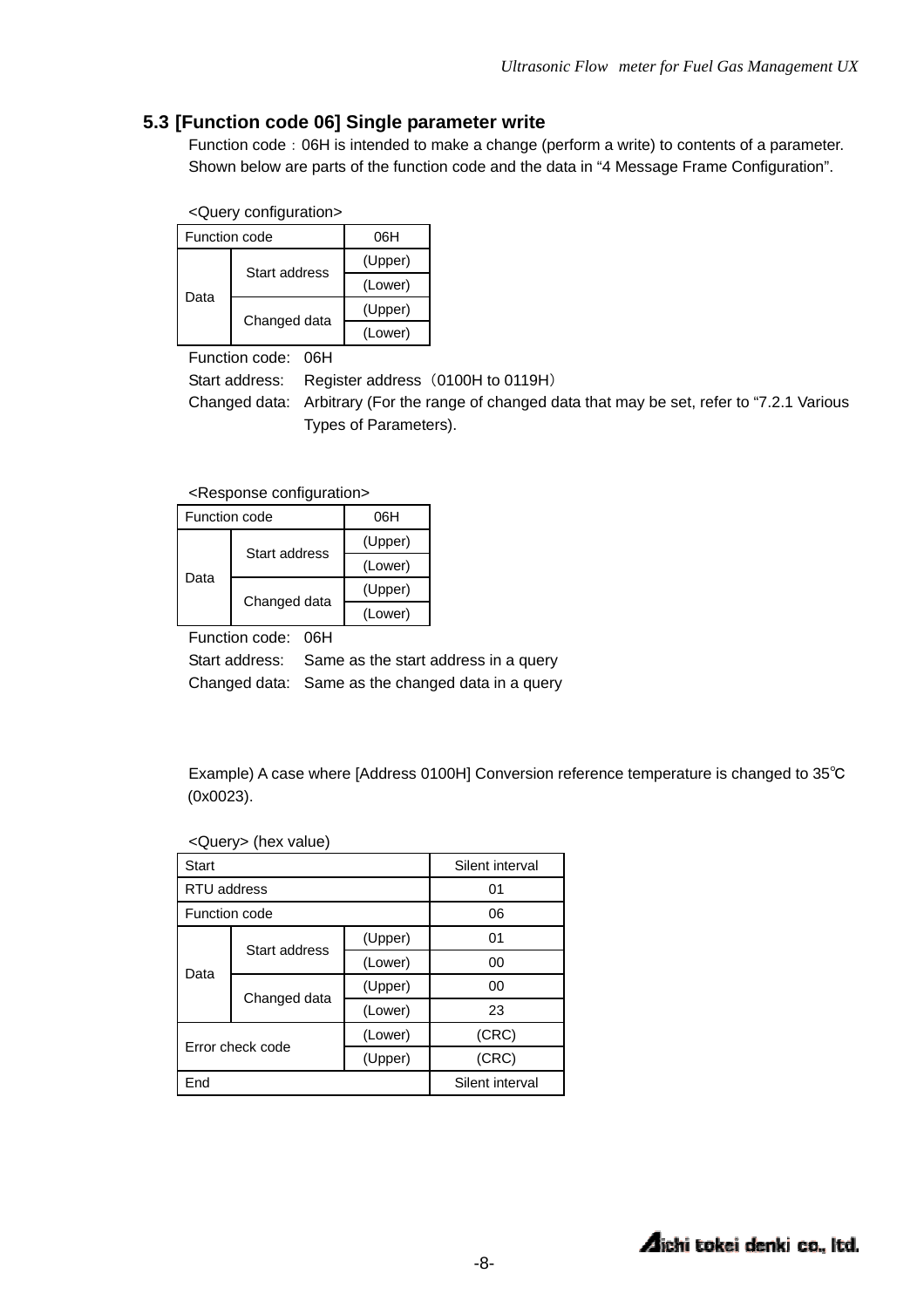| <b>Start</b>                           |               |         | Silent interval |  |  |
|----------------------------------------|---------------|---------|-----------------|--|--|
| <b>RTU Address</b>                     |               | 01      |                 |  |  |
| Function code                          |               |         | 06              |  |  |
| Data                                   | Start address | (Upper) | 01              |  |  |
|                                        |               | (Lower) | 00              |  |  |
|                                        |               | (Upper) | 00              |  |  |
|                                        | Changed data  | (Lower) | 23              |  |  |
| (Lower)<br>Error check code<br>(Upper) |               |         | (CRC)           |  |  |
|                                        |               |         | (CRC)           |  |  |
| End                                    |               |         | Silent interval |  |  |
|                                        |               |         |                 |  |  |

<Response> (hex value)

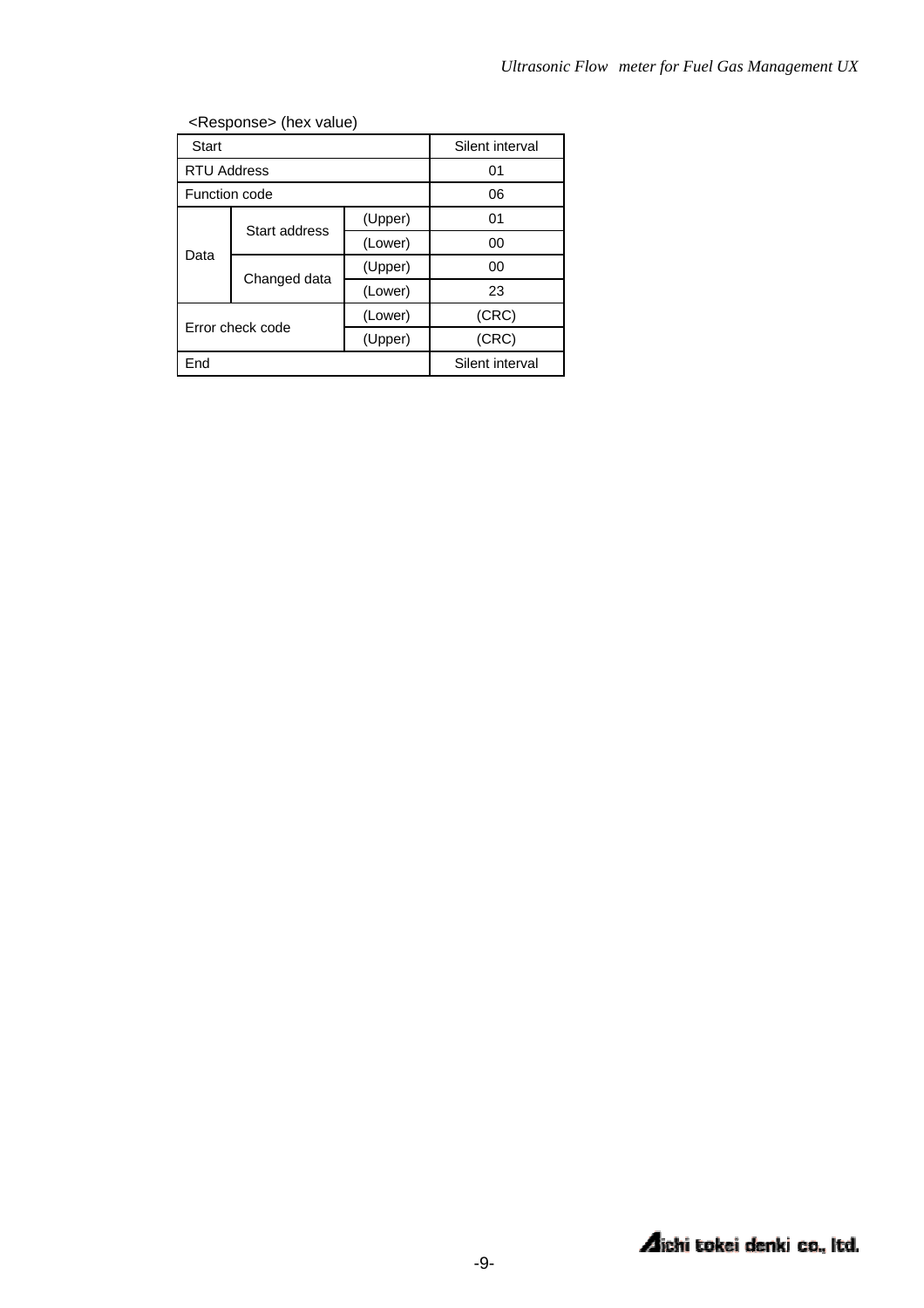### **5.4 [Function code 10] Multiple parameter writes**

Function code: 10H is an intended to change (write) contents of a plurality of consecutive parameters.

Shown below are parts of the function code and data in "4 Message Frame Configuration".

| Function code |               | 10H       |  |
|---------------|---------------|-----------|--|
|               | Start address | (Upper)   |  |
|               |               | (Lower)   |  |
|               | Number of     | (Upper)   |  |
|               | registers     | (Lower)   |  |
|               | Number of     | Arbitrary |  |
|               | data bytes    |           |  |
| Data          | Data 1        | (Upper)   |  |
|               |               | (Lower)   |  |
|               | Data 2        | (Upper)   |  |
|               |               | (Lower)   |  |
|               |               |           |  |
|               | Data N        | (Upper)   |  |
|               |               | (Lower)   |  |

<Query configuration>

Function code: 10H

Start address: Register address (0100H to 0119H) Number of registers: Number of data to be written (0001H to 001AH) Number of data bytes: Number of bytes of data to be written Changed data: Arbitrary (For the range of changed data that may be set, refer to "7.2.1 Various Types of Parameters).

<Response configuration>

| Function code |               | 10H     |
|---------------|---------------|---------|
| Data          | Start address | (Upper) |
|               |               | (Lower) |
|               | Number of     | (Upper) |
|               | registers     | (Lower) |

Function code: 10H

Start address: Same as the start address in the query Number of registers: Same as the number of registers in the query

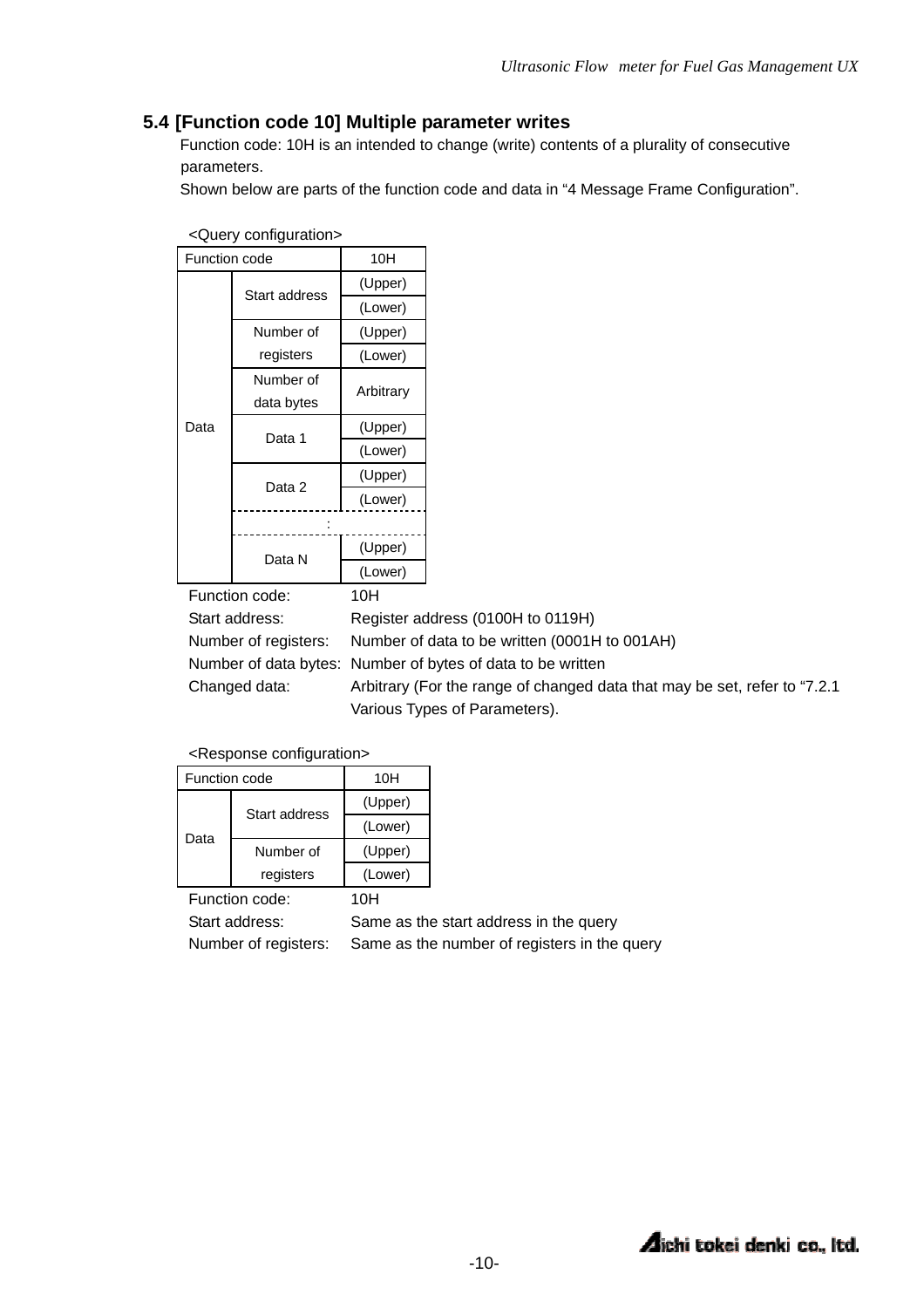Example) A case of changing [Address 010FH] Actual flow conversion select to Yes (0x0001) and changing [Address 0110H] Used gas pressure set value to 50kPa (1388H)/

| <b>Start</b>       |                         | Silent interval |                 |
|--------------------|-------------------------|-----------------|-----------------|
| <b>RTU</b> address |                         | 01              |                 |
| Function code      |                         |                 | 10              |
|                    | Start address           | (Upper)         | 01              |
|                    |                         | (Lower)         | 0F              |
|                    | Number of               | (Upper)         | 00              |
|                    | registers               | (Lower)         | 02              |
|                    | Number of               |                 | 04              |
|                    | Arbitrary<br>data bytes |                 |                 |
| Data               | Data 1<br>(Upper)       |                 | 00              |
|                    | (Actual flow            | (Lower)         | 01              |
|                    | conversion              |                 |                 |
|                    | select)                 |                 |                 |
|                    | Data 2                  | (Upper)         | 13              |
|                    | (Used gas               |                 | 88              |
|                    | pressure set            | (Lower)         |                 |
| value)             |                         |                 |                 |
| Error check code   |                         | (Lower)         | (CRC)           |
|                    |                         | (Upper)         | (CRC)           |
| End                |                         |                 | Silent interval |

<Query> (hex value)

<Response> (hex value)

| <b>Start</b>                           |               | Silent interval |                 |
|----------------------------------------|---------------|-----------------|-----------------|
| RTU address                            |               | 01              |                 |
| Function code                          |               |                 | 10              |
| Data                                   | Start address | (Upper)         | 01              |
|                                        |               | (Lower)         | 0F              |
|                                        | Number of     | (Upper)         | 00              |
|                                        | registers     | (Lower)         | 02              |
| (Lower)<br>Error check code<br>(Upper) |               |                 | (CRC)           |
|                                        |               |                 | (CRC)           |
| End                                    |               |                 | Silent interval |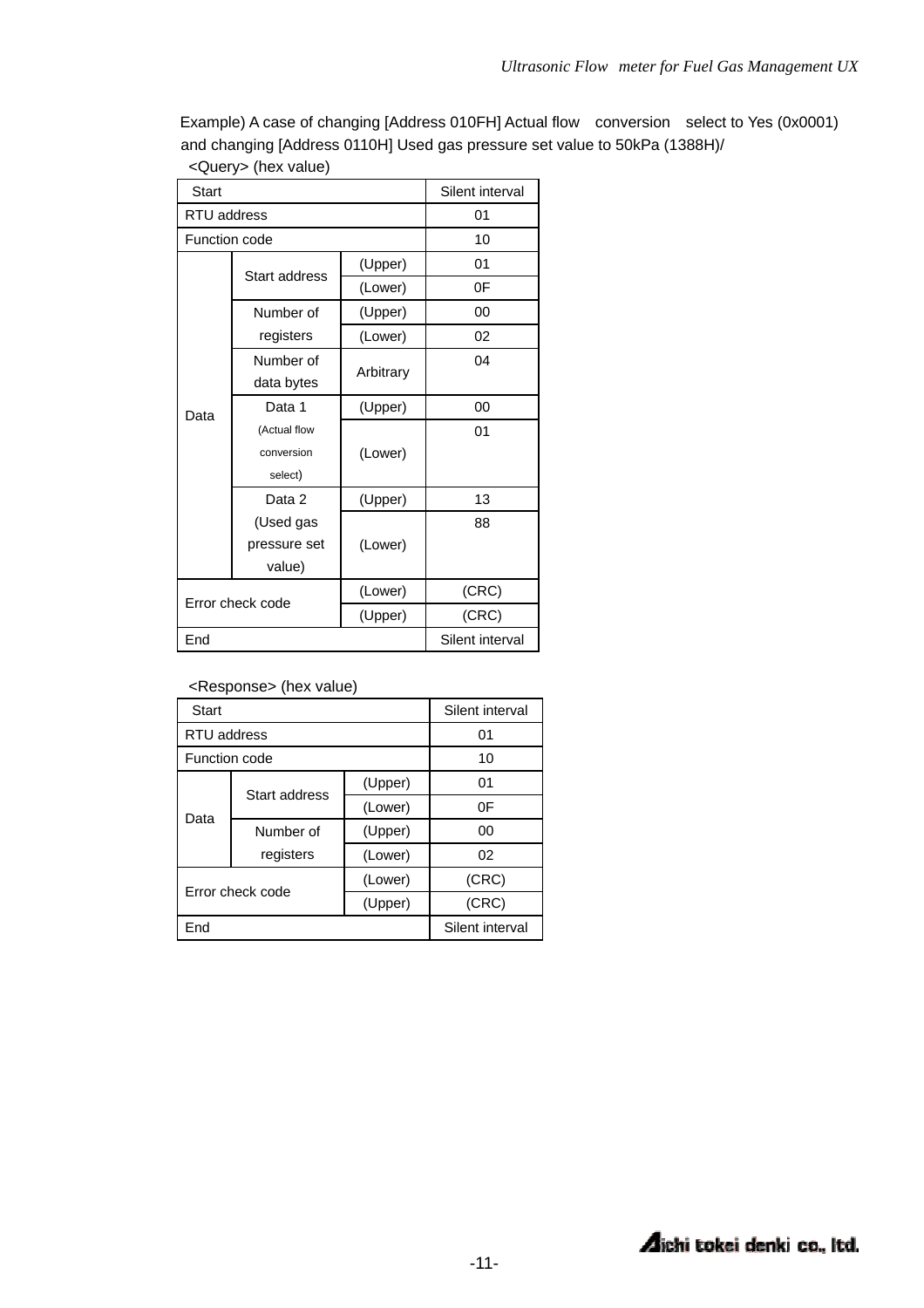### **5.5 Communication-related Item**

When a single write or a multiple write to a item / items related to the communications (RTU address, communication bit rate) is performed, the flow meter responds thereto with parameters before the change has been made. For subsequent communications, the flowmeter operates with the changed set value.

|                  |               |                 | Query           | Response          | Returning a        |  |
|------------------|---------------|-----------------|-----------------|-------------------|--------------------|--|
| <b>Start</b>     |               | Silent interval | Silent interval | response with 01H |                    |  |
| RTU address      |               | 01              | 01              |                   |                    |  |
| Function code    |               |                 | 06              | 06                | 荨                  |  |
|                  |               |                 | (Upper)         | 01                | 01                 |  |
|                  | Start address | (Lower)         | 0E              | 0E                | Subsequently, the  |  |
| Data             |               | (Upper)         | $00\,$          | 00                | flow<br>meter      |  |
|                  | Changed data  | (Lower)         | 02              | 02                | operates with the  |  |
| Error check code |               | (Lower)         | (CRC)           | (CRC)             | $RTU$ address = 02 |  |
|                  |               | (Upper)         | (CRC)           | (CRC)             |                    |  |
| End              |               |                 | Silent interval | Silent interval   |                    |  |

Example 1) A case of changing the RTU address of the flow meter from 01 to 02 (hex value)

Example 2) A Case of changing the communication bit rate from 9600bps to 4800bps (hex value)

|                                        |                      |                 | Query           | Response        |
|----------------------------------------|----------------------|-----------------|-----------------|-----------------|
| Start                                  |                      |                 | Silent interval | Silent interval |
| RTU address                            |                      |                 | 01              | 01              |
| Function code                          |                      |                 | 10              | 10              |
|                                        |                      | (Upper)         | 01              | 01              |
|                                        | Start address        | (Lower)         | 0D              | 0D              |
|                                        | Number of            | (Upper)         | 00              | 00              |
| Data                                   | registers            | (Lower)         | 01              | 01              |
|                                        | Number of data bytes |                 | 02              |                 |
|                                        | Data 1               | (Upper)         | 00              |                 |
| (Communication bit<br>rate)            |                      | (Lower)         | 01              |                 |
| (Lower)<br>Error check code<br>(Upper) |                      |                 | (CRC)           | (CRC)           |
|                                        |                      |                 | (CRC)           | (CRC)           |
| End                                    |                      | Silent interval | Silent interval |                 |

Returning a response at 9600bps

 $\begin{bmatrix} 1 \\ 1 \end{bmatrix}$ 

Subsequently, the flow meter operates at 4800bps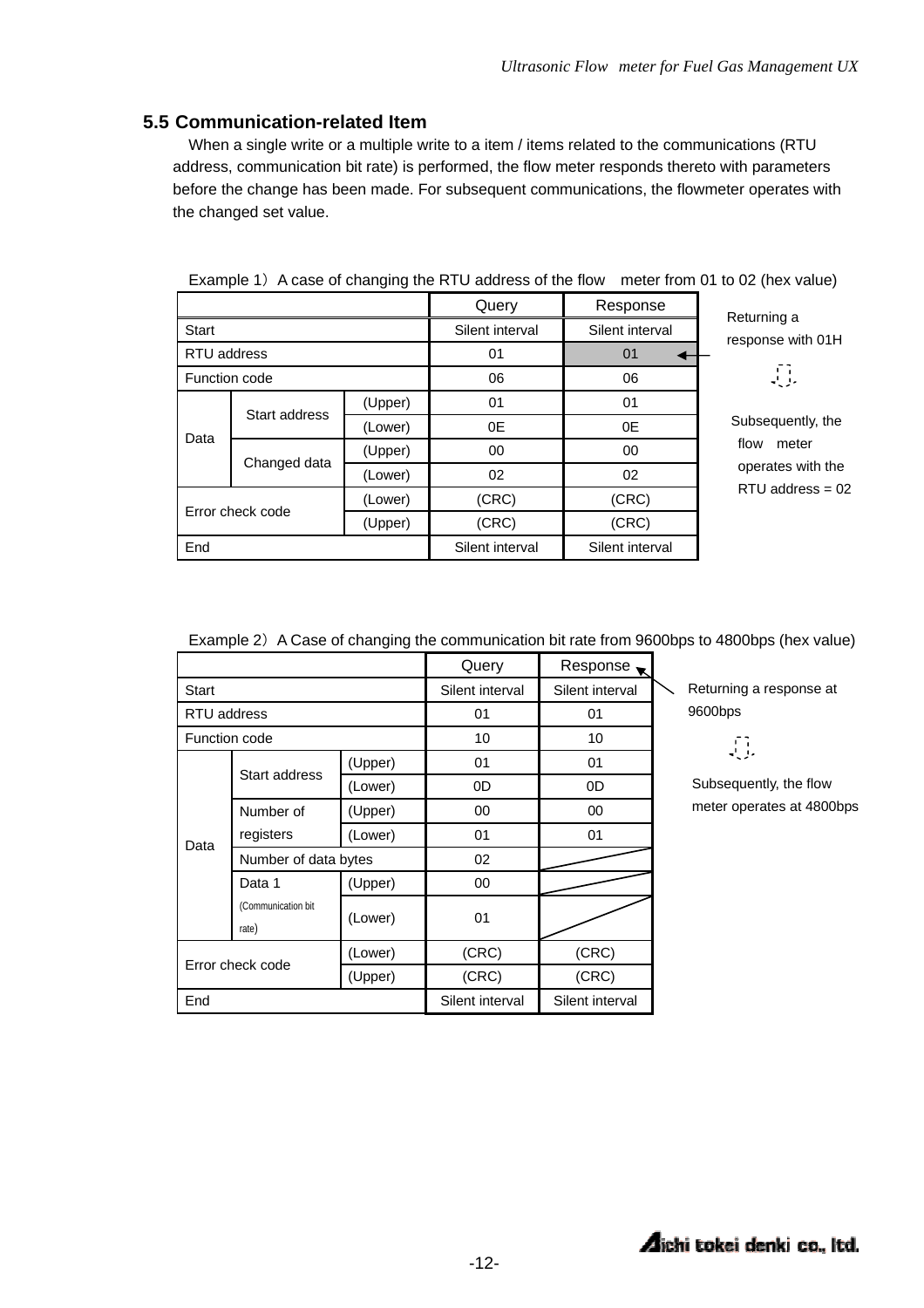## **6 Communication Error**

### **6.1 List of Communication Errors**

Communication errors are defined as listed in the table below.

| Error code | Error item                                  | Error description                                     |
|------------|---------------------------------------------|-------------------------------------------------------|
| 01H        | Illegal function                            | A function code other than 03H, 05H, 06H, and 10H.    |
| 02H        | Invalid data address<br>No existing address |                                                       |
|            |                                             | A specified internal address exceeding buffer size    |
| 03H        | Invalid data                                | A data value being out of range                       |
| None (No   | Any communication                           | Framing error, overrun error, parity error, CRC check |
| response)  | error other than                            | error                                                 |
|            | those listed above                          |                                                       |

### **6.2 Error Response**

Listed below are parts of the function code and data in "4 Message Frame Configuration". In the case of an error response, the function code is an error function code. The error function code is a code to the highest-order bit of which 1 is set.

Error Function code

| Function | Error function |  |
|----------|----------------|--|
| code     | code           |  |
| (hex)    | (hex)          |  |
| 03       | 83             |  |
| 05       | 85             |  |
| 06       | 86             |  |
| 10       | റ്ററ           |  |

<Response configuration>

| Error function code |            | Refer to the above table. |  |
|---------------------|------------|---------------------------|--|
| I Data              | Error code | Any of 01H, 02H, and 03H  |  |

Example) If you set 0006H for the gas species select:

You receive a response with the error code 03H for the invalid data, because the set data 0006H is a value out of the range.

| <query> (hex value)</query> |  |  |
|-----------------------------|--|--|
|                             |  |  |

| <b>Start</b>                           |               |         | Silent interval |  |
|----------------------------------------|---------------|---------|-----------------|--|
| RTU address                            |               |         | 01              |  |
| Function code                          |               |         | 06              |  |
|                                        | Start address | (Upper) | 01              |  |
| Data                                   |               | (Lower) | 16              |  |
|                                        |               | (Upper) | 00              |  |
|                                        | Changed data  | (Lower) | 06              |  |
| (Lower)<br>Error check code<br>(Upper) |               |         | (CRC)           |  |
|                                        |               | (CRC)   |                 |  |
| End                                    |               |         | Silent interval |  |

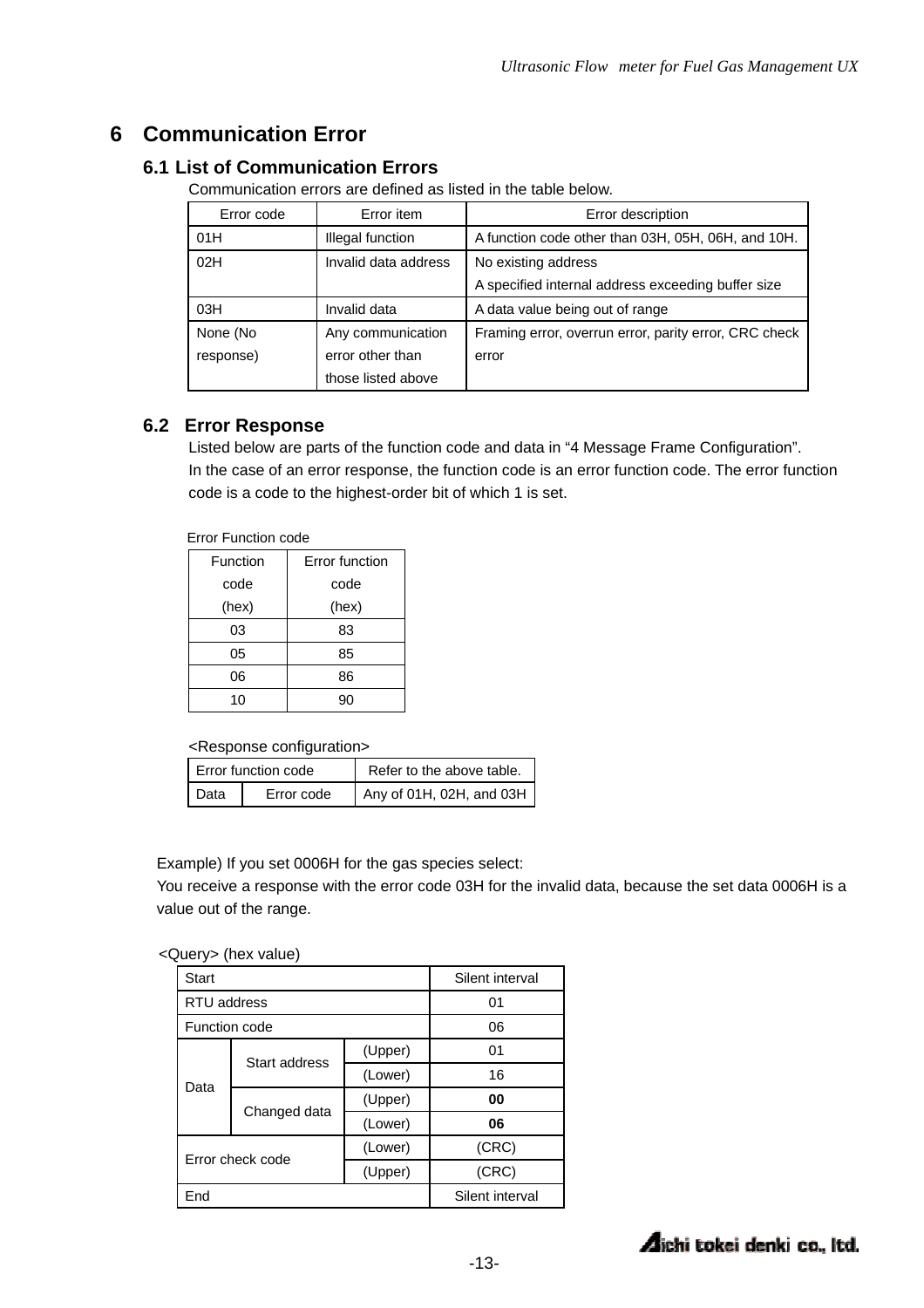<Response> (hex value)

| <b>Start</b>        |                   |                 | Silent interval |  |
|---------------------|-------------------|-----------------|-----------------|--|
| RTU address         |                   |                 | 01              |  |
| Error function code |                   |                 | 86              |  |
| Data                | <b>Error Code</b> |                 | 03              |  |
| Error check code    |                   | (Lower)         | (CRC)           |  |
|                     |                   | (Upper)         | (CRC)           |  |
| End                 |                   | Silent interval |                 |  |

Set 1 to the highest-order bit of 06H

### **6.3 Processing of Invalid Data**

If invalid data is detected in a single write, no write is performed.

If invalid data is detected in certain data in a multiple write, no values after the invalid data is detected are set. However, values before the invalid data is detected are set.

For example, if you write [Addresses 0100H to 0102H] multiple times:

| Example 1)                                                 |                                 |
|------------------------------------------------------------|---------------------------------|
| Conversion reference temperature: 0014H (20°C Normal data) |                                 |
| Output pulse constant:                                     | 0005H (Invalid data)            |
| Alarm output contact state:                                | 0000H (Normal open Normal data) |

As shown above, when the second data of the three pieces of set data is the invalid data, the first conversion reference temperature is set. However, because the second output pulse constant is the invalid data, the output pulse constant and the alarm output contact state are not set. A response with the error code 03H for invalid data is returned.

| Example 2)                                                  |                                 |
|-------------------------------------------------------------|---------------------------------|
| Conversion reference temperature: 003FH (63°C Invalid data) |                                 |
| Output pulse constant:                                      | 0001H (10L/P Normal data)       |
| Alarm output contact state:                                 | 0000H (Normal open Normal data) |

As shown above, when the first data of the three setting data is the invalid data, neither of the three data is set.The response returned is the error code 03H for invalid data.

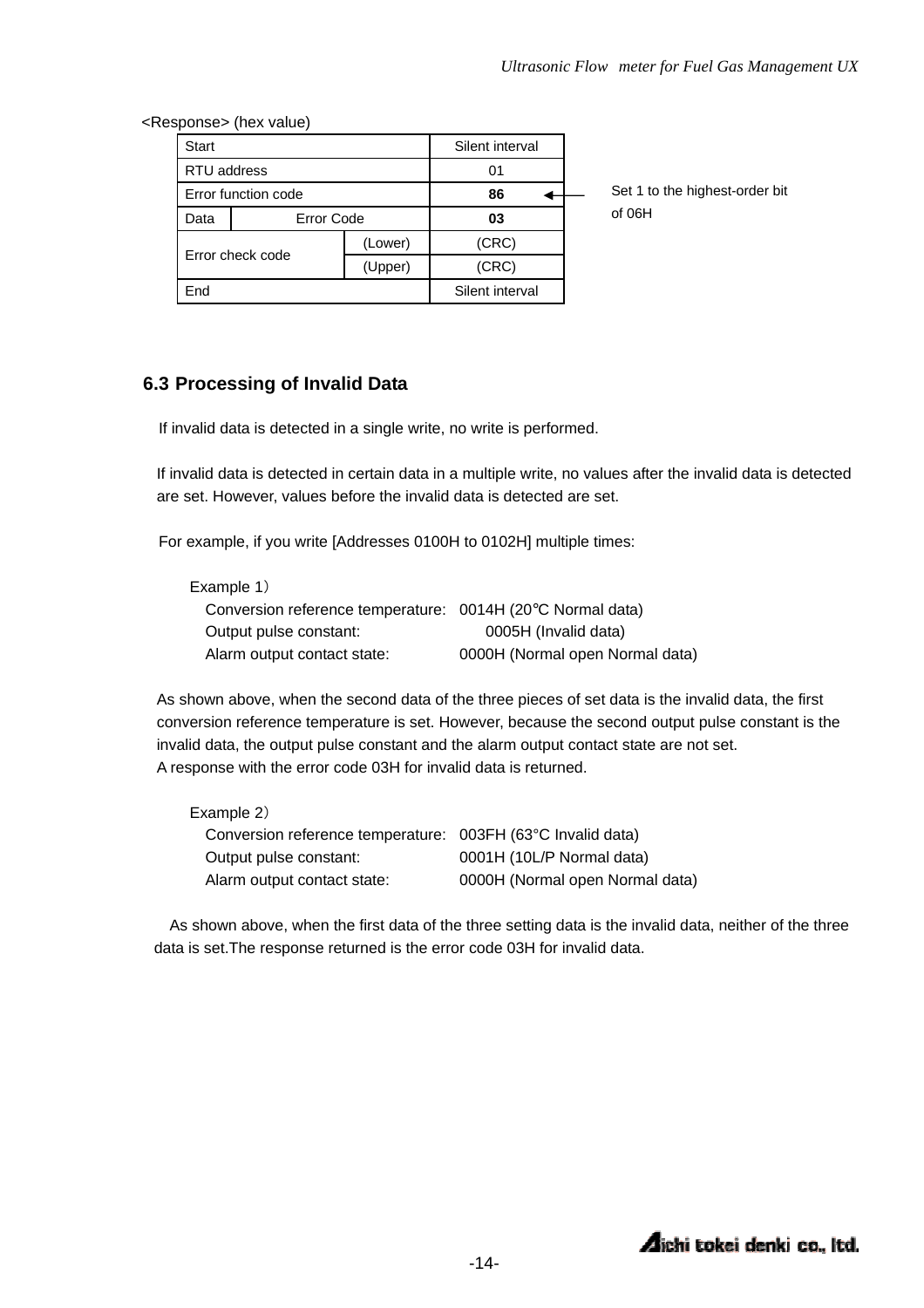## **7 Data Specifications**

### **7.1 Address and Data**

Data is arranged as shown below:

| Address      |                                                   |  |
|--------------|---------------------------------------------------|--|
| 0000H        |                                                   |  |
| 5            | For system                                        |  |
| 00FFH        |                                                   |  |
| 0100H        |                                                   |  |
| ಕ            | Various types of parameters for<br>the flow meter |  |
| 0116H        |                                                   |  |
| 0117H        |                                                   |  |
| ಕ            | For system                                        |  |
| 01FFH        |                                                   |  |
| 0200H        |                                                   |  |
| 5            | Flow meter information                            |  |
| 020AH        |                                                   |  |
| 020BH        |                                                   |  |
| 5            | For system                                        |  |
| 02FFH        |                                                   |  |
| 0300H        | Clear command                                     |  |
| 0301H        |                                                   |  |
| 5            | For system                                        |  |
| <b>FFFFH</b> |                                                   |  |

\*Use of the area for system is not allowed.

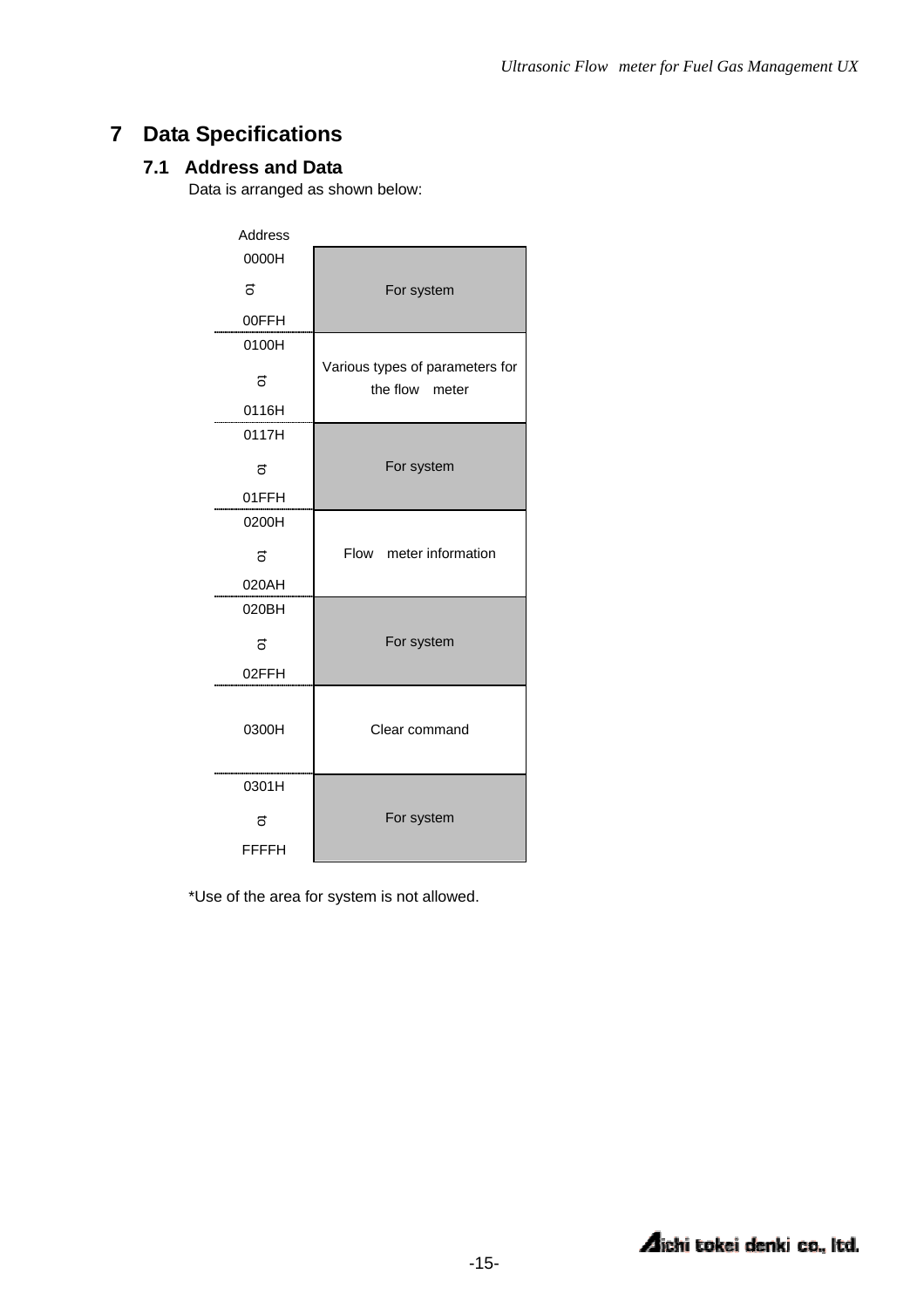### **7.2 List of Data**

### **7.2.1 Various Types of Parameters**

You can set various types of parameters and acquire internal information. Therefore, you can use the following function codes.

| Code(hex) | Function              |  |
|-----------|-----------------------|--|
| 03        | Read out a parameter. |  |
| 06        | Single write of a     |  |
|           | parameter             |  |
| 10        | A multiple write of a |  |
|           | parameter             |  |

| Function<br>code<br>(hex) | <b>Address</b><br>(hex) | Area<br>Name                                  | Parameter                                             | <b>Set Value</b><br>(Range hex)                                                                                                       |
|---------------------------|-------------------------|-----------------------------------------------|-------------------------------------------------------|---------------------------------------------------------------------------------------------------------------------------------------|
|                           | 0100                    |                                               | Conversion reference<br>temperature <sup>*1</sup>     | 0xFFF6 to 0x003C (Set a<br>complement.)<br>$(-10 \text{ to } +60^{\circ} \text{C}, \text{ set a } 1 \text{x})$<br>value.)             |
|                           | 0101                    |                                               | Output pulse constant                                 | 0x0001:10L/P<br>0x0002:100L/P<br>0x0003:1000L/P<br>0x0004:10000L/P                                                                    |
|                           | 0102                    |                                               | Alarm output contact state                            | 0x0000 : Normal open<br>0x0001 : Normal close                                                                                         |
| 03                        | 0103                    |                                               | Alarm output upper limit (Upper 2<br>bytes)           | 0x00000000 to<br>0x0001869F                                                                                                           |
|                           | 0104                    |                                               | Alarm output upper limit (Lower 2<br>bytes)           | (0.0 to +9999.9 m3/h, set a<br>10x value.)                                                                                            |
| 06                        | 0105                    | Various types of parameters<br>of flow meters | Alarm output lower limit (Upper 2<br>bytes)           | 0x00000000 to<br>0x0001869F                                                                                                           |
|                           | 0106                    |                                               | Alarm output lower limit (Lower 2<br>bytes)           | (0.0 to +9999.9 m3/, set a<br>10x value.)                                                                                             |
| 10                        | 0107                    |                                               | Alarm output hysteresis width<br>(Upper 2 bytes)      | 0x00000000 to<br>0x0001869F                                                                                                           |
|                           | 0108                    |                                               | Alarm output hysteresis width<br>(Lower 2 bytes)      | (0.0 to +9999.9 m3/h, set a<br>10x value.)                                                                                            |
|                           | 0109                    |                                               | Instantaneous flow moving<br>average times            | 0x0001 to 0x0010<br>(1 to 16[times])                                                                                                  |
|                           | 010A                    |                                               | Analog output full-scale flow rate<br>(Upper 2 bytes) | 0x00000000 to<br>0x0001869F                                                                                                           |
|                           | 010B                    |                                               | Analog output full-scale flow rate<br>(Lower 2 bytes) | $(0.0 \text{ to } +9999.9 \text{ m}^3/h, \text{ set a})$<br>10x value.)                                                               |
|                           | 010C                    |                                               | Analog output switching                               | 0x0000 : Instantaneous<br>flow rate<br>0x0001 : Temperature<br>0x0002 : Pressure <sup>*1</sup>                                        |
|                           | 010D                    |                                               | Communication bit rate                                | 0x0000:4800bps<br>0x0001:9600bps                                                                                                      |
|                           | 010E                    |                                               | <b>RTU Address</b>                                    | 0x0001 to 0x00F7<br>(1 to 247)                                                                                                        |
|                           | 010F                    |                                               | Flow rate conversion select <sup>*1</sup>             | 0x0000 : Not select (Actual<br>flow rate)<br>0x0001 : Select (Normal or<br>standard flow rate)                                        |
|                           | 0110                    |                                               | Used gas pressure set value<br>$(gage) *2$            | UX:0x0000 to 0x2710<br>(0.00 to 100.00kPa, set a<br>100x value.)<br>UZ: 0x0000 to 0xC350<br>(0.00 to 500.00kPa, set a<br>100x value.) |

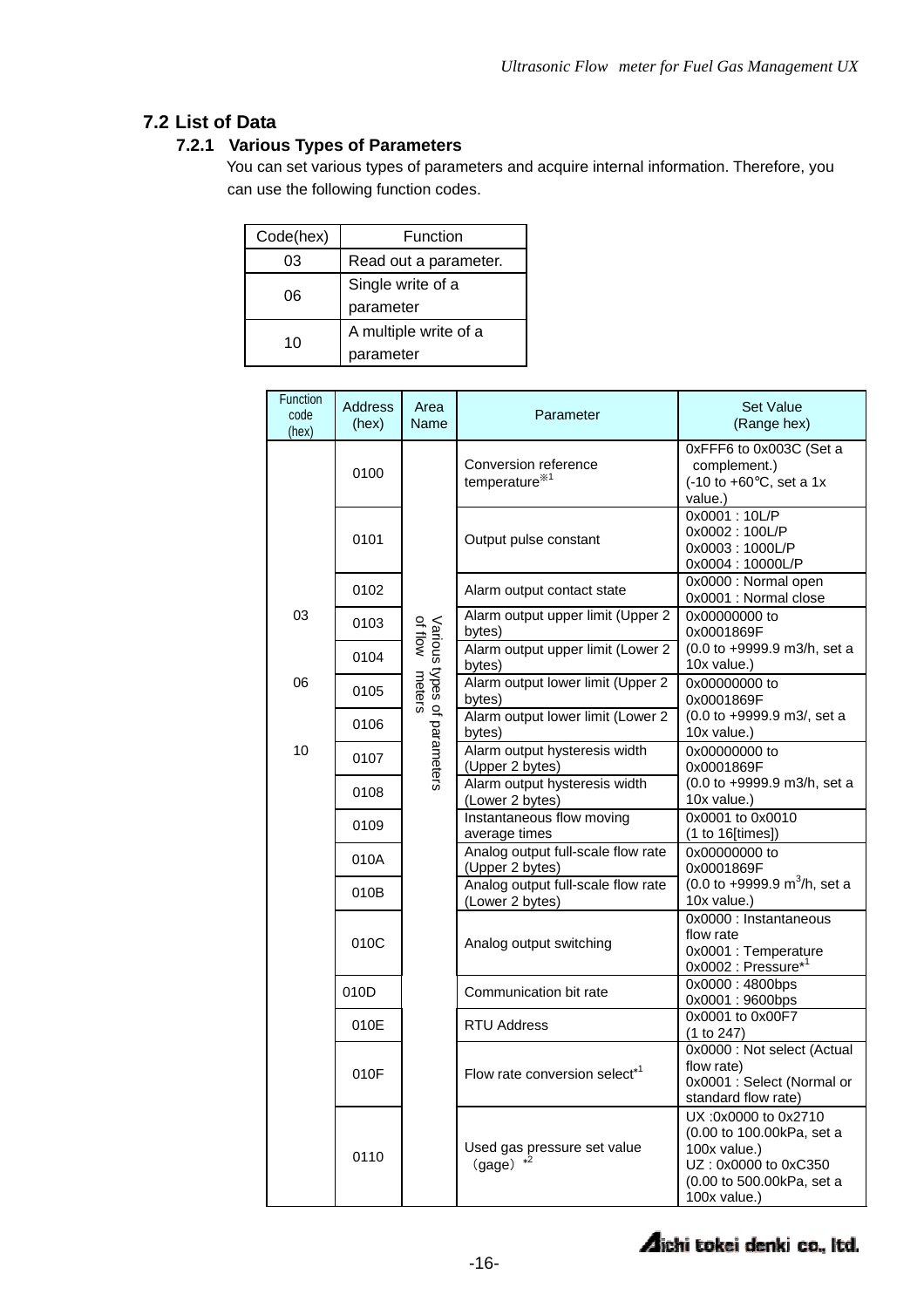|  | Ultrasonic Flow meter for Fuel Gas Management UX |  |
|--|--------------------------------------------------|--|
|--|--------------------------------------------------|--|

| Function<br>code<br>(hex) | <b>Address</b><br>(hex) | Area<br>Name                        | Parameter                                                           | Set Value<br>(Range hex)                                                                             |
|---------------------------|-------------------------|-------------------------------------|---------------------------------------------------------------------|------------------------------------------------------------------------------------------------------|
|                           | 0111                    | Various types of parameters of flow | Test mode time select                                               | $0000:3$ minutes<br>0001 : 60 minutes<br>0002 : No limit                                             |
| 03                        | 0112                    |                                     | Conversion reference pressure<br>$(gage)^{*1}$                      | 0x0000 to 0x03E8<br>(0.00 to 10.00kPa, set a<br>100x value.)                                         |
| 06                        | 0113                    |                                     | Integration value upper limit<br>alarm threshold<br>(Upper 2 bytes) | 0x00000000 to<br>0x000F423F                                                                          |
|                           | 0114                    |                                     | Integration value upper limit<br>alarm threshold<br>(Lower 2 bytes) | (0000.00 to 9999.99 m <sup>3</sup> , set<br>a 100x value.)                                           |
|                           | 0115                    |                                     | Alarm output select                                                 | 0x0000 : Flow rate upper<br>and lower limit alarm<br>0x0001 : Integration value<br>upper limit alarm |
| 10                        | 0116                    | meters                              | Gas species select                                                  | 0x0000:13A<br>0x0001 : Propane<br>0x0002: Butane<br>0x0003: Nitrogen<br>0x0004 : Air                 |

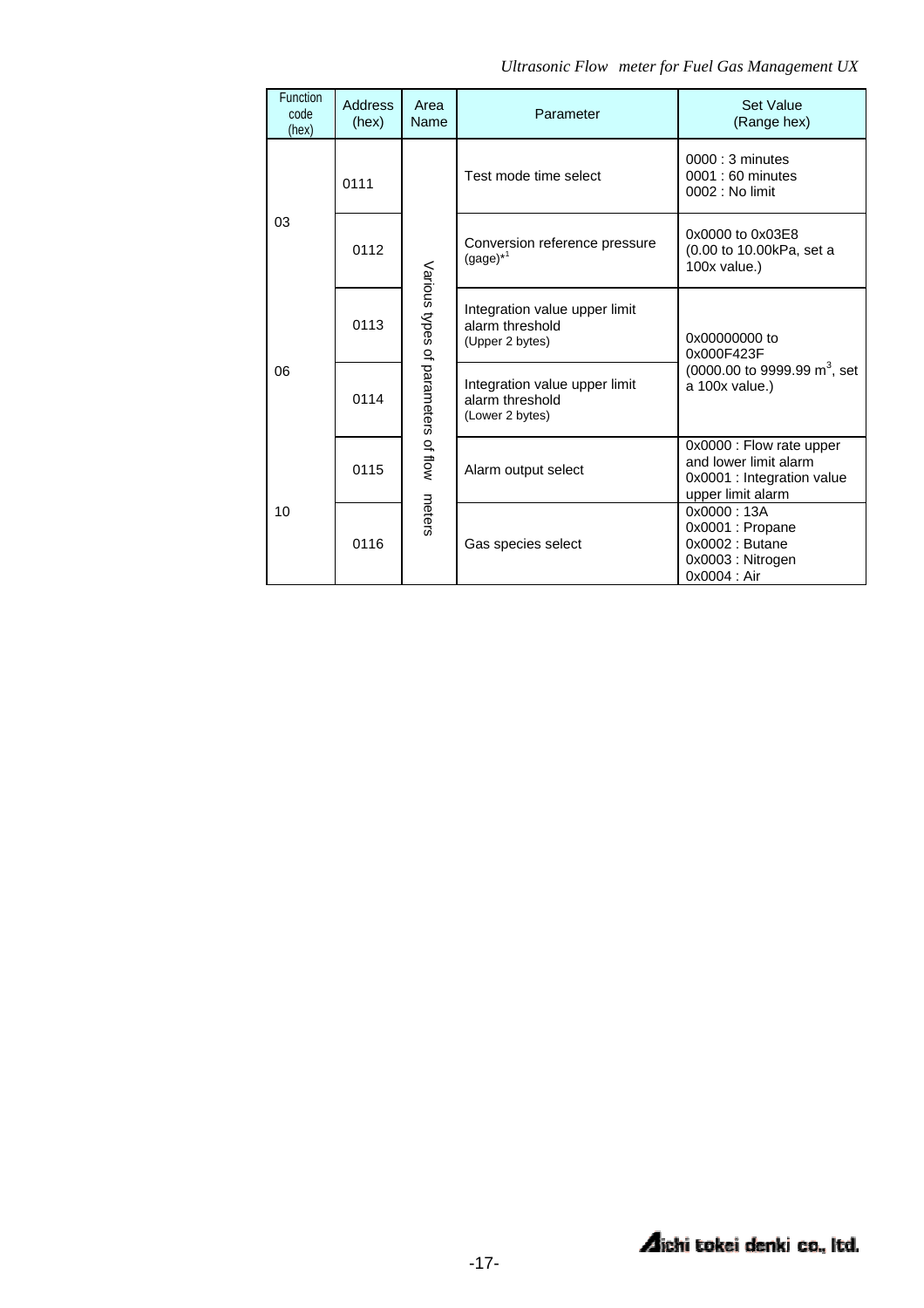### **7.2.2 Details of Various Types of Parameters**

1. [Address 0100H] Conversion reference temperature

This item is to set a designated temperature  $[°C]$  that is used as a reference at the time of conversion.

Setting is possible in the increment of 1°C, in the range of -10 to +60°C (FFF6H to 003CH). To set the parameter, treat it as date with sign (+/-).

#### 2. [Address 0101H] Output Pulse Constant

The parameter is to select weight "10L/P(0001H)", "100L/P(0002H)", "1000L/P(0003H)", or "10000L/P(0004H)".

#### 3. [Address 0102H] Alarm output contact state

The parameter is to select "Normal open (0000H)" or"Normal close (0001H)". If you use a battery-driven pulse receiver, use Normal open.

### 4. [Address 0103H, 0104H] Alarm output upper limit

The parameter is to set an alarm output upper limit of the flow rate upper/lower limit alarm. When you set this parameter, set a 10x value.

With 4byte data, setting is possible in the range of 10x values 00000000H to 0001869FH of 0 to 9999.9[m<sup>3</sup>/h].

An address is assigned to each of upper 2 bytes and lower 2 bytes. [Address 0103H]: Alarm output upper limit (Upper) [Address 0104H]: Alarm output upper limit (Lower)

You can set upper level only or lower level only. Note, however, that a settable range is determined as the 4byte data.

Example) Upper 0000H, Lower 9876H→Alarm output upper

limit=00009876H→3903.0[m<sup>3</sup>/h]

If you try to change only the upper bytes to 0001H, setting is not allowed due to out of setting range.

Alarm output upper limit=00019876H→10456.6[m<sup>3</sup>/h]>9999.9[m<sup>3</sup>/h]

#### 5. [Address 0105H, 0106H] Alarm output lower limit

The parameter is to set an alarm output lower limit of the flow rate upper/lower limit alarm. Details are similar to [Address 0103H, 0104H] Alarm output upper limit.

#### 6. [Address 0107H, 0108H] Alarm output hysteresis width

For a flow rate value set in the alarm output upper limit and lower limit, set an alarm output hysteresis width as a flow rate width for stopping the alarm.

Details are similar to [Address 0103H, 0104H] Alarm output upper limit.

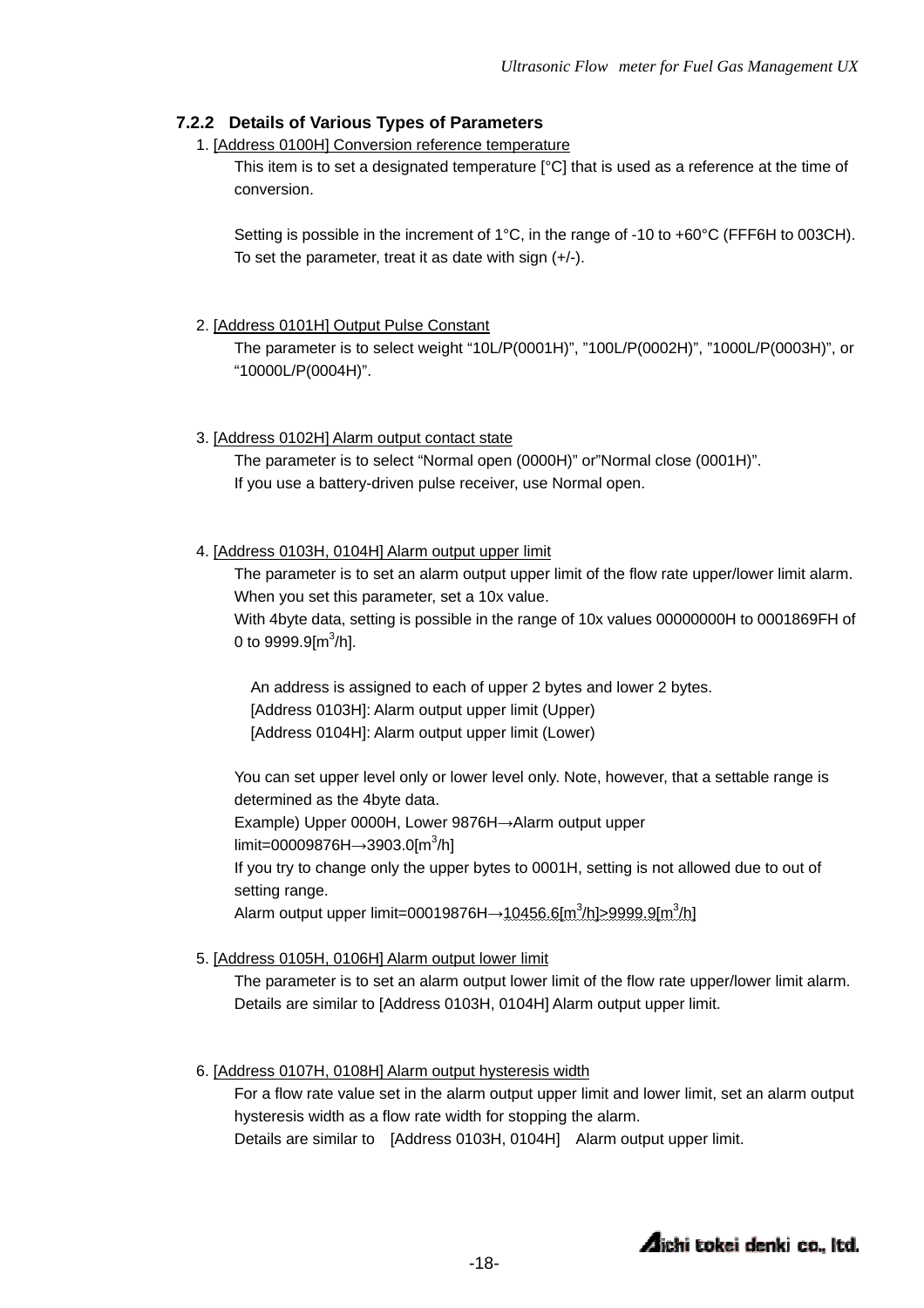7. [Address 0109H] Instantaneous flow moving average times

The parameter is to refer to a moving average times of instantaneous flow measurement results.

You can select once (No average)(0x0001) to 16 times (0x0010).

The instantaneous flow rate measured most recently is displayed/outputted as an average value of the selected moving average times.

8. [Address 010AH, 010BH] Analog output full-scale flow rate

The parameter is to set a full-scale flow rate value of analog output.

Setting is enabled when you select "Instantaneous flow rate"for [Address 010CH] Analog output switching.

It is FS flow rate corresponding to setting of [Address 010FH] Actual flow conversion select.

When you set this parameter, set a 10x value.

Details are similar to [Address 0103H, 0104H] Alarm output upper limit.

#### 9. [Address 010CH] Analog output switching

The item is to select the function assignment of analog output from "Flow rate (0000H)", "Temperature (0001H)", or "Pressure (0002H)".

When you select the instantaneous flow, set a relative value of the instantaneous flow rate selected for [Address 010FH] Actual flow conversion select.

| [Address]                            | flow rate   | Instantaneous   Flow rate 0: Currents 4 [mA]<br>Flow rate FS*: Currents 20 [mA] |
|--------------------------------------|-------------|---------------------------------------------------------------------------------|
| 010CH]<br>Analog output<br>switching | Temperature | Current value corresponding to<br>temperature [mA]                              |

\*FS: Set value of [Address 010AH, 010BH] Analog output full-scale flow rate

#### 10. [Address 010DH] Communication bit rate

The parameter is to set the communication bit rate "4800bps (0000H)""9600bps(0001H)".

#### 11. [Address 010EH] RTU Address

The parameter is to set an RTU address of the flow meter. A range of setting of an RTU address is from 001 to 247 (0001H to 00F7H).

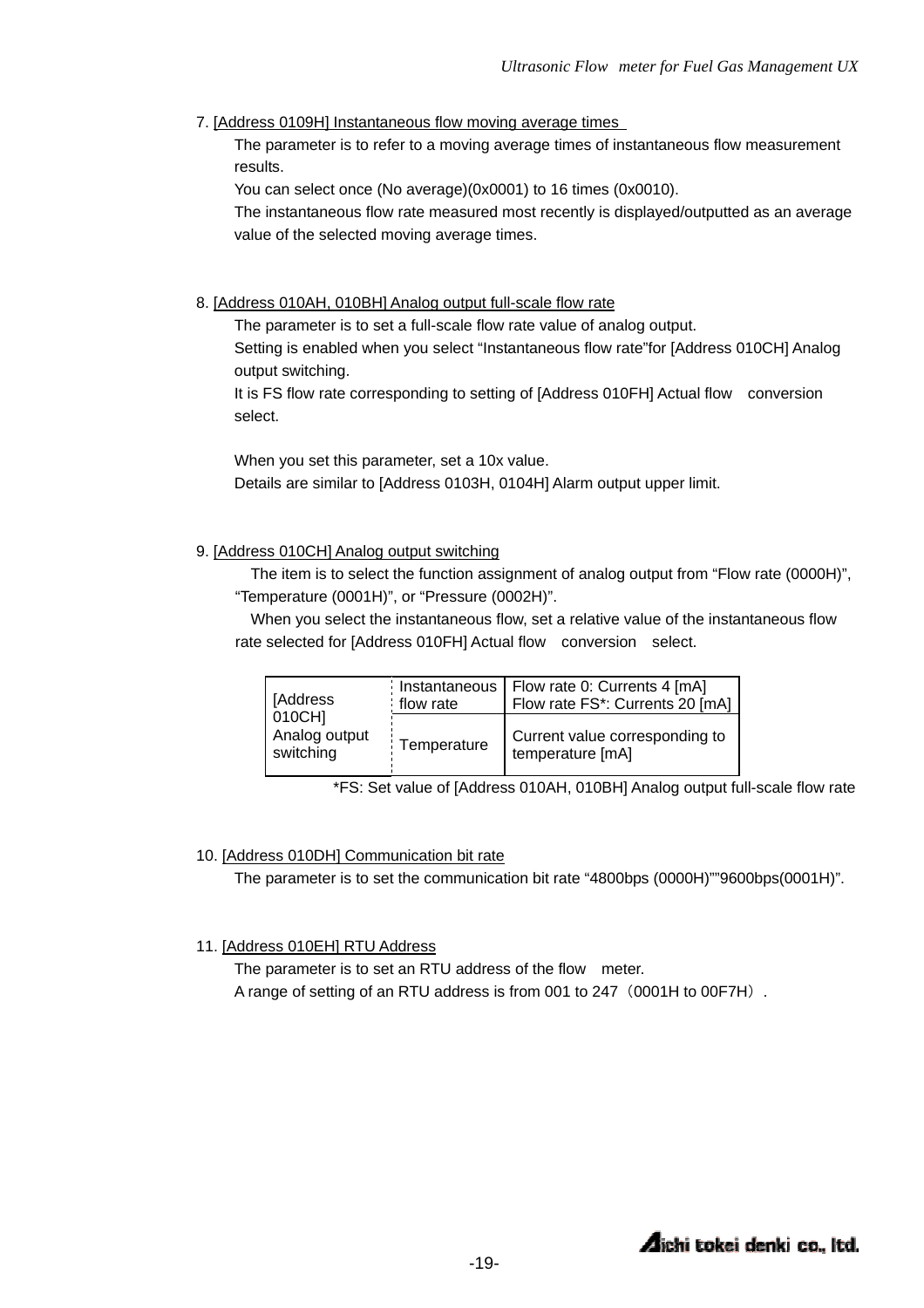#### 12. [Address 010FH] Flow rate conversion select

The parameter is to set a Actual flow rate, normal conversion flow rate, and standard conversion flow rate for the flow rate conversion.

With settings of the flow rate conversion select and the conversion reference temperature, you can select a Actual flow rate, normal conversion flow rate, and standard conversion flow rate.

| Actual flow<br>conversion<br>select | <b>Conversion Reference</b><br>Temperature | Conversion reference<br>pressure | Flow rate                        |
|-------------------------------------|--------------------------------------------|----------------------------------|----------------------------------|
| 0x0000 (Not<br>select)              |                                            | $\overline{\phantom{0}}$         | Actual flow rate                 |
|                                     | $0x0000(0.0^{\circ}C)$                     | 0x0000 (0.00kPa)                 | Normal conversion<br>flow rate   |
| 0x0001 (Select)                     | Other than 0x0000<br>(0.0°C)               | $\overline{\phantom{0}}$         | Standard<br>conversion flow rate |

When you select "with" conversion, "Normal" or "Standard" display above the partition line turns on. The integrated flow rate/instantaneous flow rate display/output signal correspond to the conversion flow rate together.

When you select "without" conversion, "Normal" or "Standard" display above the partition line turns off. The integrated flow rate/instantaneous flow rate display/output signal correspond to the Actual flow rate together.

Be careful because if you set the flow rate conversion select (in a case where you access the internal address 010FH of the flow rate conversion by means of the function code 06 or 10 even if you do not change the setting), a pulse constant automatically switches to the setting of 1000[L/P].

Example: A case where you switch to Conversion from No conversion

Pulse constant 10L/P, No conversion

- ↓ Select Conversion.
- Pulse constant 1000L/P, normal flow rate or standard flow rate
- 13. [Address 0110H] Used gas pressure set value (gage)

When you set this parameter, set a 100x value.

With 2byte data, setting is possible in the following ranges:

100x value within 0 to 100.00[kPa] 0000H to 2710H

#### 14. [Address 0111H] Test mode time select

The parameter is to select a valid period of the test mode, "3 minutes (0000H)", "60 minutes (0001H", or "Unlimited (0002H)".

The test mode is designed to simply perform sensing of any piping leak by temporarily cancelling the low flow cut-off. For details, refer to "4 - 2. Measuring Microflow Rate (Test Mode)" in the instruction manual.

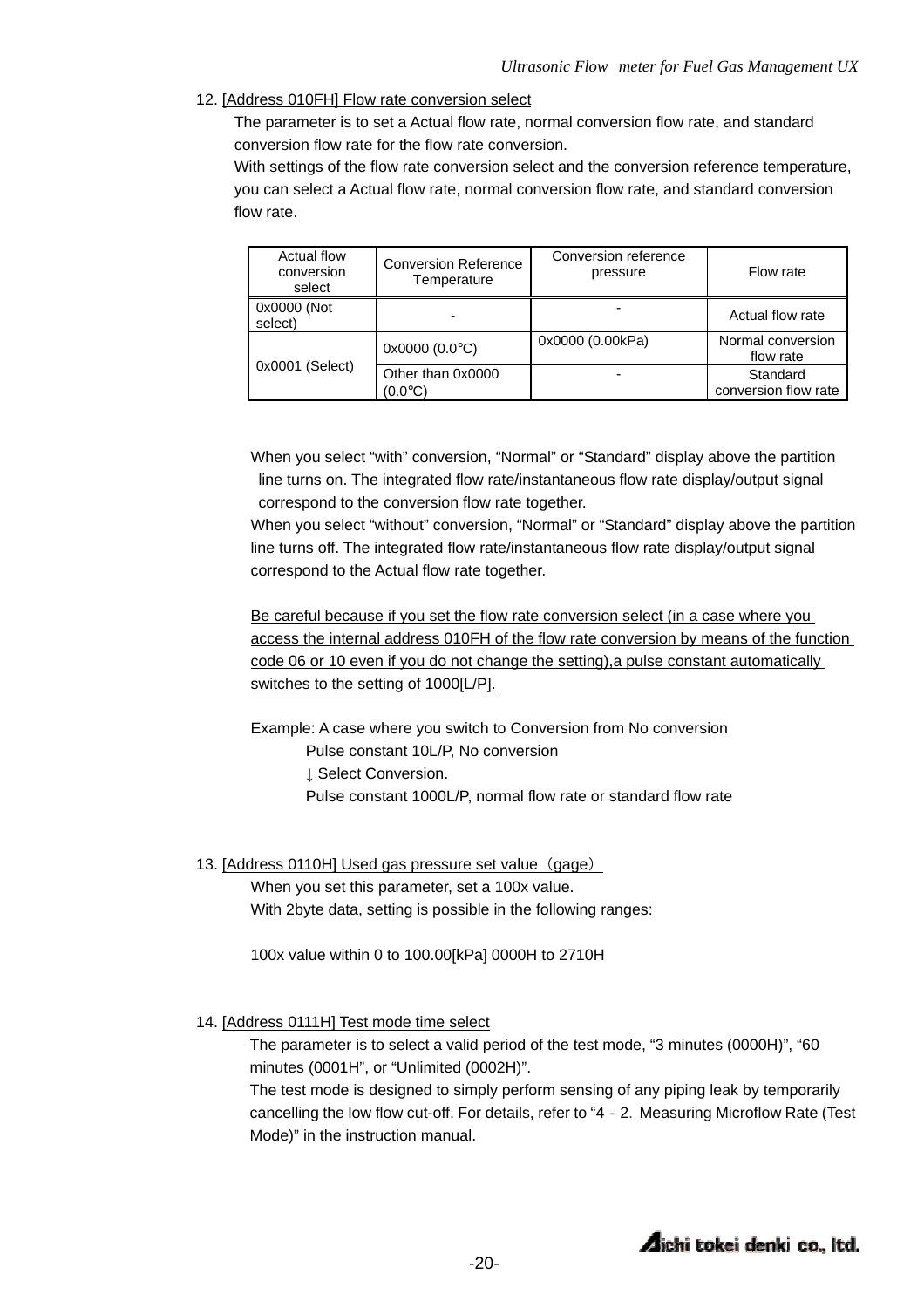#### 15. [Address 0112H] Conversion reference pressure (gage)

The item is to set a specified pressure that serves as a reference at the time of conversion.

When you set this parameter, set a 100x value.

Setting is possible in in the range of 0.01 kPa, in the range of 100x values 0x0000 to 0x03E8 of 0.00 to 10.00kPa.

The conversion reference pressure is valid only when you select "Yes (Normal or standard flow rate)" for [Address 010FH] Actual flow conversion select.

When you select "No (Actual flow rate) " for Actual flow conversion select, you may change a conversion reference pressure, but the change is not reflected in the flow rate conversion.

#### 16. [Address 0113H, 0114H] Integration value upper limit alarm threshold

The parameter is to set an integration value upper limit alarm threshold. When you set this parameter, set a 100x value. With 4byte data, setting is possible in the range of 100x values 00000000H to

000F423FH of 0 to 9999.99[m3/h].

An address is assigned to each of upper 2 bytes and lower 2 bytes. [Address 0113H]: Integration value upper limit alarm threshold (Upper) [Address 0114H]: Integration value upper limit alarm threshold (Lower)

You can set upper level only or lower level only. Note, however, that a settable range is determined as the 4byte data.

Example) Upper 0005H, Lower 9876H→Integration value upper limit alarm threshold=00059876H→3667.10[m3/h]

If you try to change only the upper bytes to 000FH, setting is not allowed due to out of setting range.

Alarm output upper limit=000F9876H→10220.70[m3/h]>9999.99[m3/h]

#### 17. [Address 0115H] Alarm output select

The item is to set function assignment of contact output to "Flow rate upper and lower limit alarm (0000H) "or "Integration value upper limit alarm (0001H)".

#### 18. [Address 0116H] Gas species select

The parameter is to set "13A (0000H)", "Propane (0001H)", "Butane (0002H)", "Nitrogen (0003H)", "Air (0004H)".

Since the specified gas species is set at the time of factory shipment, you do not have to change it.

In addition, "Air" in the choices is intended for maintenance, no use with "Air" is allowed.

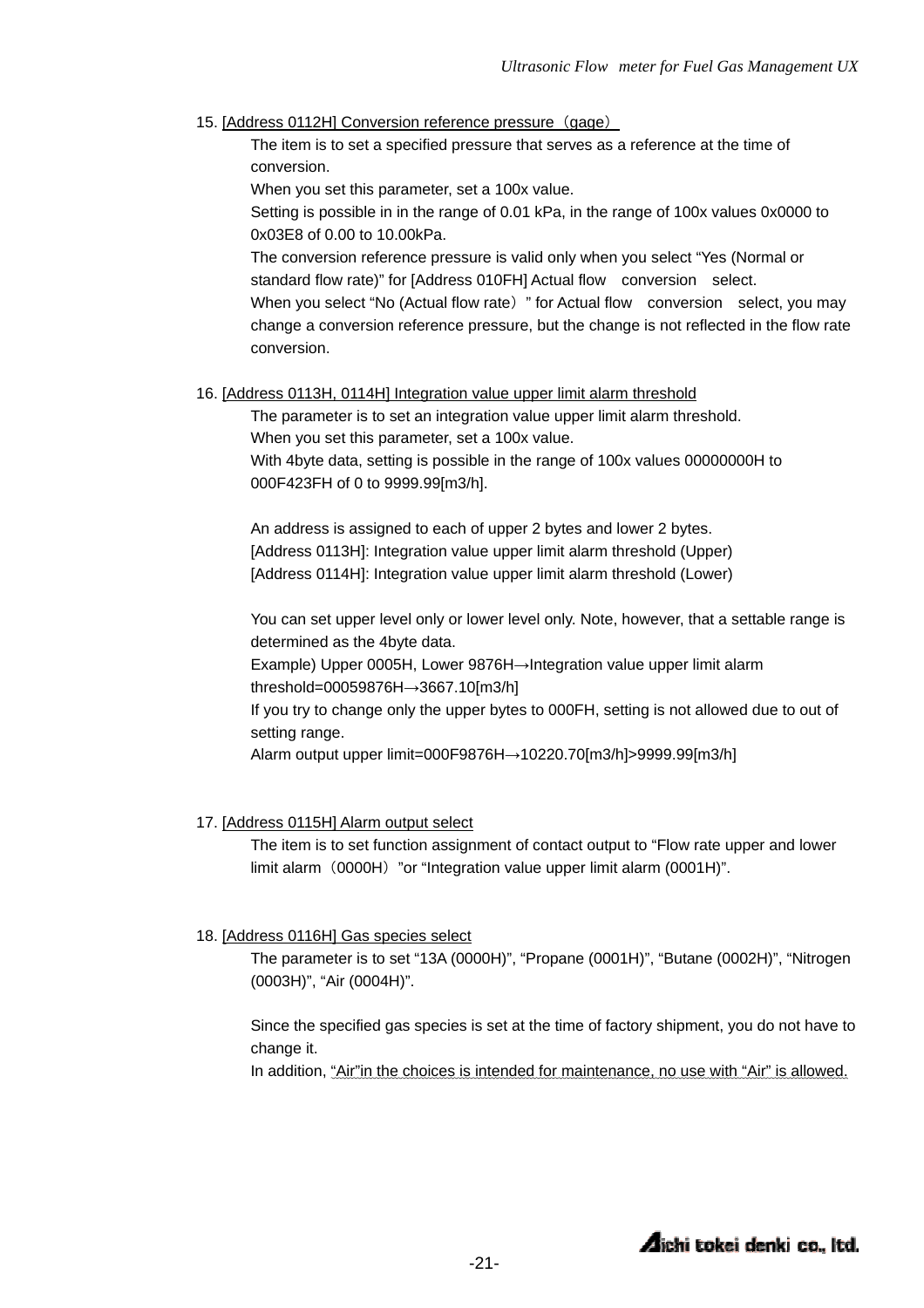### **7.2.3 Flow meter information, Clearing**

For the flow meter information, internal information can be acquired. Therefore, the following function code can be used.

| Code(hex) | Function             |  |
|-----------|----------------------|--|
| าว        | Read out a parameter |  |

In addition, for clearing, the following function can be used.

| Code(hex) | Function                |  |
|-----------|-------------------------|--|
| 05        | Cancel the integration  |  |
|           | value upper limit alarm |  |

| <b>Function</b><br>code<br>(hex) | <b>Address</b><br>(hex) | Area Name                                           | Function                                                                         | Description                                                |  |
|----------------------------------|-------------------------|-----------------------------------------------------|----------------------------------------------------------------------------------|------------------------------------------------------------|--|
|                                  | 0200                    |                                                     | Instantaneous flow rate<br>(Upper 2 bytes)                                       | Signed 4-byte data (long type)<br>100x value               |  |
|                                  | 0201                    |                                                     | Instantaneous flow rate<br>(Lower 2 bytes)                                       |                                                            |  |
| 03                               | 0202                    | Flow                                                | Used gas pressure set value<br>(2 bytes)                                         | Unsigned 2-byte data<br>(unsigned int type) 100 x<br>value |  |
|                                  | 0203                    | meter informatior                                   | Temperature (2 bytes)                                                            | Signed 2-byte data (int type)<br>10x value                 |  |
|                                  | 0204                    |                                                     | Positive integration value $\langle 1 \rangle$<br>(Upper 2 bytes of 6-byte data) |                                                            |  |
|                                  | 0205                    |                                                     | Positive integration value $\mathbb O$<br>(Middle 2 bytes of 6-byte data)        | Unsigned 6-byte data                                       |  |
|                                  | 0206                    |                                                     | Positive integration value ①<br>(Lower 2 bytes of 6-byte data)                   |                                                            |  |
|                                  | 0207                    |                                                     | Trip integration value $\circled{1}$<br>(Upper 2 bytes of 6-byte data)           |                                                            |  |
|                                  | 0208                    |                                                     | Trip integration value $\circled{1}$<br>(Middle 2 bytes of 6-byte data)          | Unsigned 6-byte data                                       |  |
|                                  | 0209                    |                                                     | Trip integration value $\circled{1}$<br>(Lower 2 bytes of 6-byte data)           |                                                            |  |
|                                  | 020A                    |                                                     | Error information (2 bytes)                                                      | Unsigned 2-byte data<br>(unsigned int type)                |  |
| 05                               | 0300                    | Integration<br>value upper<br>limit<br>alarm cancel | Cancel the integration value<br>upper limit alarm.                               | 0000 : Cancel the integration<br>value upper limit alarm   |  |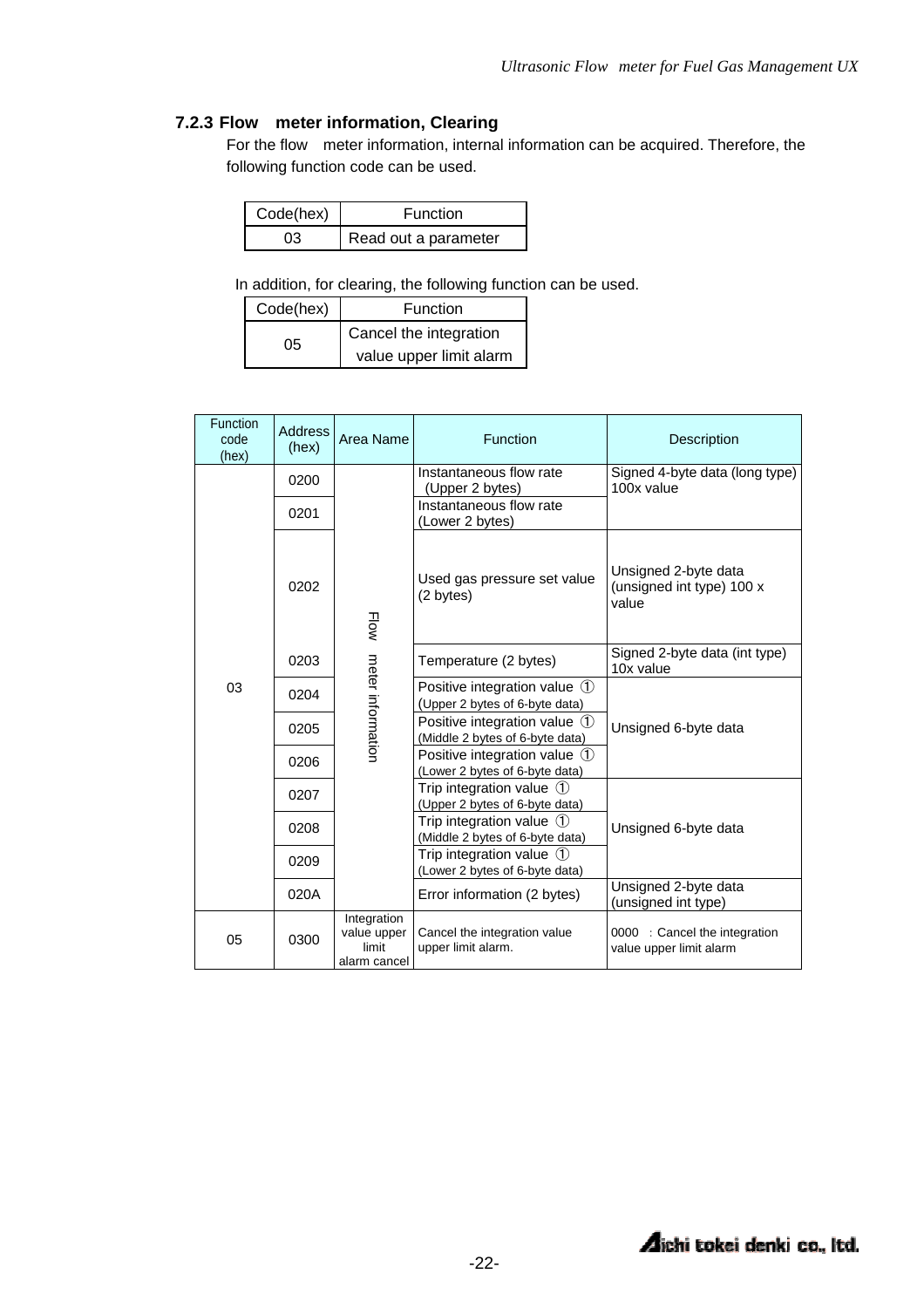1. [Address 0200H, 0201H] Instantaneous flow rate

The item is the instantaneous flow rate corresponding to [Address 010FH] Actual flow conversion select. For signed 4-byte data, the flow meter responds with a 100x value of an actual value.

Each of the upper 2 bytes and lower 2 bytes of the 4-byte data can be read out separately. (Example) Case of the instantaneous flow rate  $123.45$ [m<sup>3</sup>/h] (123.45×100=12345(dec)→00003039(hex))

- Read-out data for the upper2 bytes: 0000H
- Read-out data for the lower 2 bytes: 3039H
- Read-out data for the 4 bytes: 00003039H
- 2. [Address 0202H] Pressure [kPa]

This is [Address 0110H] Used gas pressure set value (gage). For unsigned 2-byte data, the flow meter responds with a 100x value. (Example) Case of pressure 3.00[kPa] (3.00×100=300(dec)→012C(hex)) - Read-out data: 012CH

3. [Address 0203H] Temperature [°C]

For signed 2-byte data, the flow meter responds with a 10x value of the actual value. (Example) Case of temperature-9.4[ $^{\circ}$ C] (-9.4×10=-94(dec)  $\rightarrow$  FFA2 (hex)) - Rad-out data: FFA2H

4. [Addresses 0204H, 0205H, 0206H] Positive integration value ① 6-byte data

[Addresses 0207H, 0208H, 0209H] Trip integration value ① 6-byte data

These are the integration flow rates corresponding to [Address 010FH] Actual flow conversion select. For unsigned 6-byte data, the flow meter responds with a 1 to 100x value of the actual value.

Each of the upper 2 bytes, middle 2 bytes, and lower 2 bytes of the 6-byte data can be read out separately.

Since a multiple varies depending on [Address 010FH] Actual flow conversion select, refer to the table below.

100x value hex: 0254 0BE3 FFFFH dec: 2,559,999,999,999

In addition, even if respective integration value displays overflow, true integration values are read out as the read-out values.

Example) Read-out value: Case of 00086B76CF28H

|              | Positive          | Trip integration |
|--------------|-------------------|------------------|
|              | integration value | value            |
| [100x value] | 361626867.60      | 361626867.60     |

\*The underlined italic parts are displayed values.

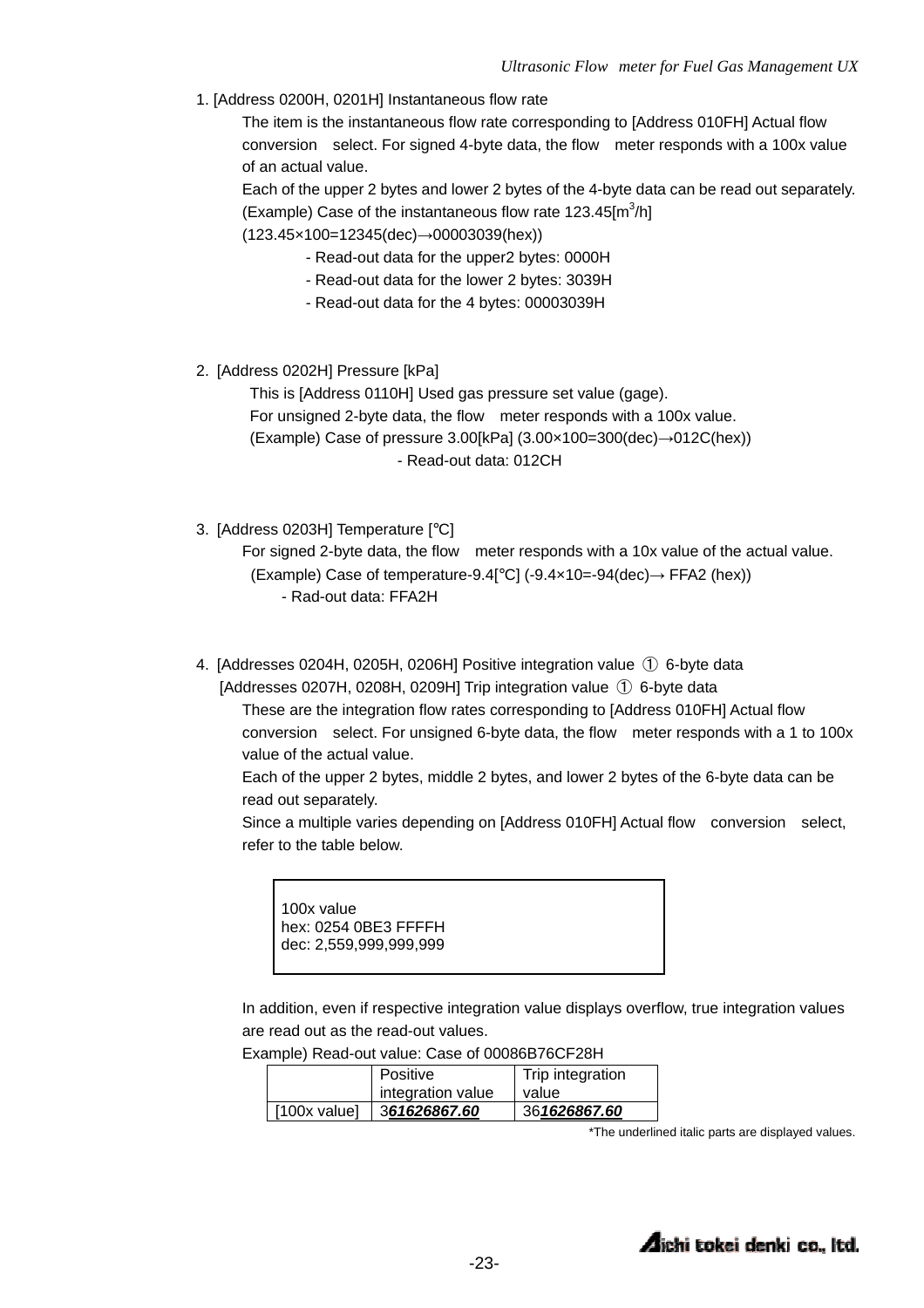5. [Address 020AH] Error information

The item is to read out a state of the flow meter.

For 2-byte data, each bit represents the following error information. In the case of abnormality, the bit is 1, and in the case of no abnormality or in the case of no use, the bit is 0.



6. [Address 0300H] Integration value upper limit alarm clear The item is to clear the integration value upper limit alarm. For set data, only a clear command by 0000H is accepted.

**Aichi tokei denki co., Itd.**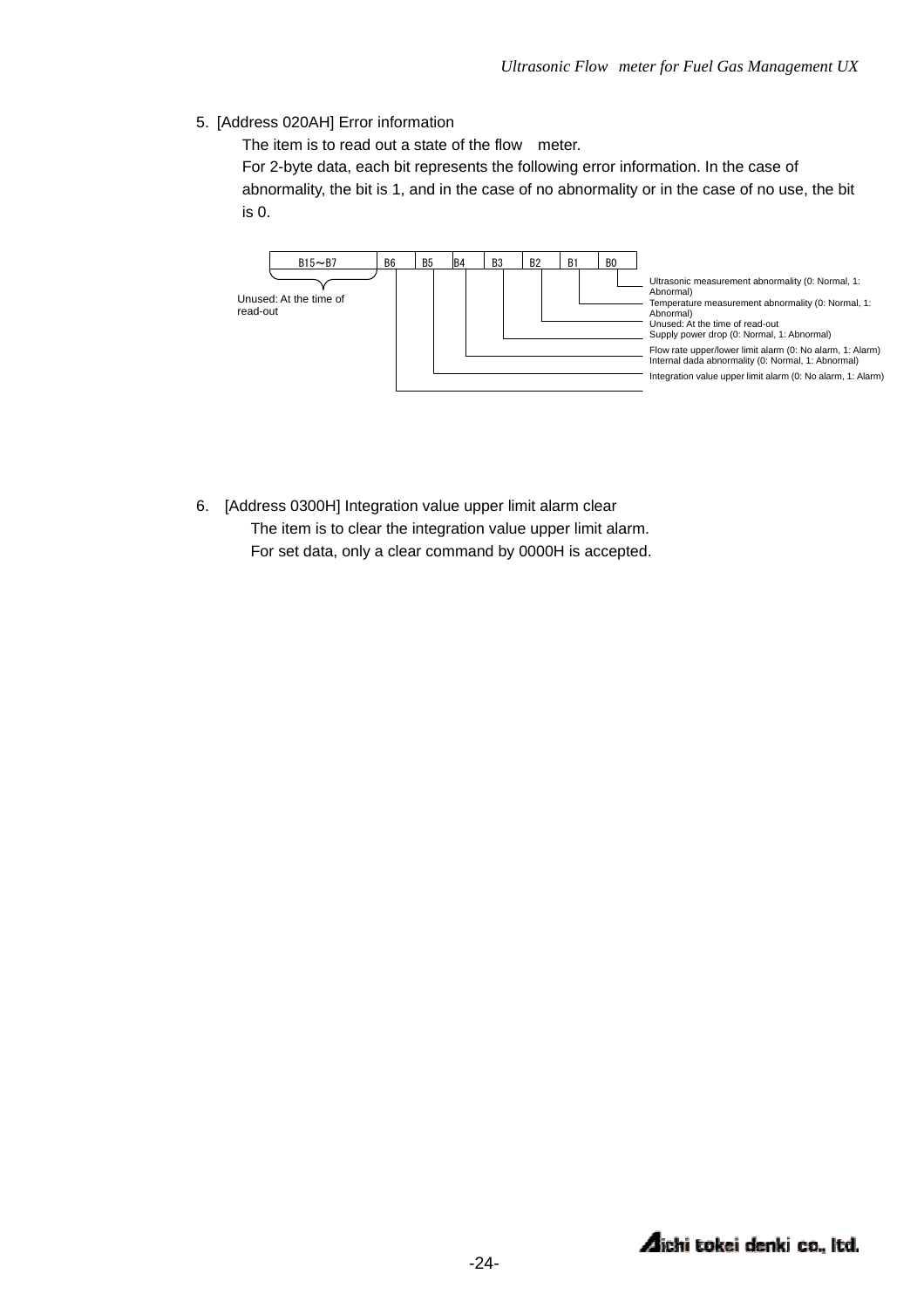| <b>Address</b> | Parameter                                                        | <b>Setting Value</b>                                                      |       |  |
|----------------|------------------------------------------------------------------|---------------------------------------------------------------------------|-------|--|
| (hex)          |                                                                  | Contents                                                                  | hex   |  |
| 0100           | <b>Conversion Reference Temperature</b>                          | $0^{\circ}$ C                                                             | 0000H |  |
| 0101           | <b>Output Pulse Constant</b>                                     | 1000L/P                                                                   | 0003H |  |
| 0102           | Alarm output contact state                                       | N.O                                                                       | 0000H |  |
| 0103           | Alarm output upper limit                                         | 9999.9 $m^3/h$                                                            | 0001H |  |
| 0104           | Alarm output upper limit                                         |                                                                           | 869FH |  |
| 0105           | Alarm output lower limit                                         | $0 \text{ m}^3$ /h                                                        | 0000H |  |
| 0106           | Alarm output lower limit                                         |                                                                           | 0000H |  |
| 0107           | Alarm output hysteresis width                                    | 0 m <sup>3</sup> /h                                                       | 0000H |  |
| 0108           | Alarm output hysteresis width                                    |                                                                           | 0000H |  |
| 0109           | Instantaneous flow moving average times                          | 4 times                                                                   | 0004H |  |
| 010A           | Analog output full-scale flow rate                               | 6 $m^3/h$                                                                 | 0000H |  |
| 010B           | Analog output full-scale flow rate                               |                                                                           | 003CH |  |
| 010C           | Analog output switching                                          | Instantaneous flow rate                                                   | 0000H |  |
| 010D           | Communication bit rate                                           | 9600bps                                                                   | 0001H |  |
| 010E           | RTU address                                                      | 001                                                                       | 0001H |  |
| 010F           | Actual flow rate conversion select                               | No conversion                                                             | 0000H |  |
| 0110           | Used gas pressure set value (gage)                               | 10kPa                                                                     | 03E8H |  |
| 0111           | Test mode time select                                            | 3 minutes                                                                 | 0000H |  |
| 0112           | Conversion reference pressure (gage)                             | 0kPa                                                                      | 0000H |  |
| 0113           | Integration value upper limit alarm threshold<br>(Upper 2 bytes) | 9999.99                                                                   | 000FH |  |
| 0114           | Integration value upper limit alarm threshold<br>(Lower 2 bytes) |                                                                           | 423FH |  |
| 0115           | Alarm output select                                              | Flow rate upper/lower limit<br>alarm                                      | 0000H |  |
| 0116           | Gas species select                                               | *The gas species that you<br>specified at the time or<br>ordering is set. |       |  |

# **8 Factory Default Settings List of Set Values**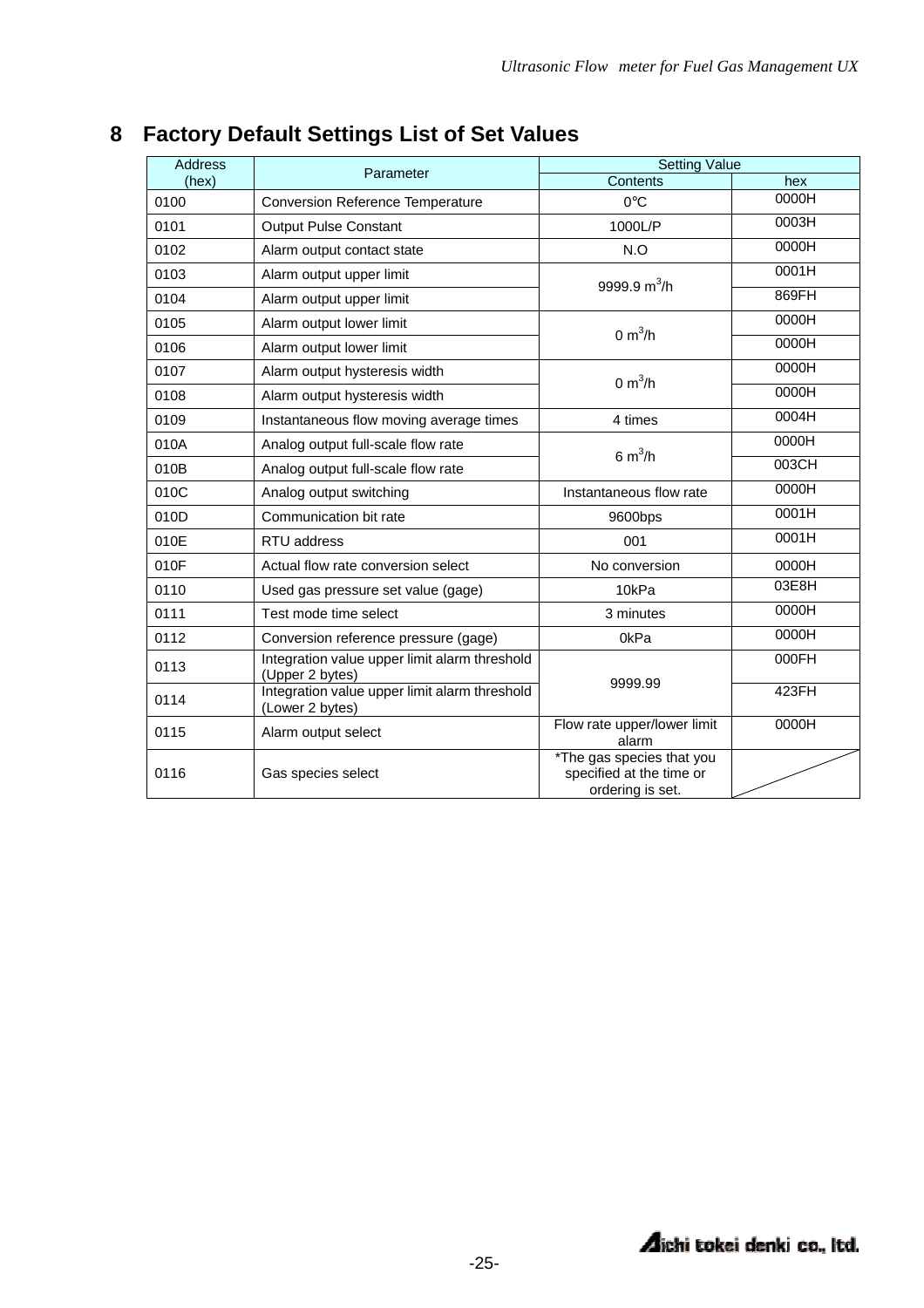## **9 Calculation of Error Check Code (CRC-16)**

### **9.1 Overview**

The Modbus RTU protocol includes an error check code based on the CRC method in each message. The error check code consists of 16 bits, is calculated by the transmitting side, and is added to the message. The

receiving side recalculates a CRC based on the received message and compares the result of the calculation with the actually received error check code. If the two values do not match, it is determined that an error has occurred.

CRC calculation is performed, starting with the RTU address at the head of the message to the tail end of the data. For the calculation, only 8 bits of each characters are used, and start and stop, and parity bit are not applied to the CRC.

When the error check code is added to the message, the lower byte of the calculation result is added first, followed by the upper byte.

| <b>Start</b>       | <b>RTU</b><br>address | <b>Function</b><br>code | Data    | Error check<br>code | End                |
|--------------------|-----------------------|-------------------------|---------|---------------------|--------------------|
| Silent<br>interval | 1 byte                | 1 byte                  | n bytes | 2 bytes             | Silent<br>Interval |
|                    |                       |                         |         |                     |                    |

### **9.2 Calculation Procedure**

① Initializes the CRC code to "FFFFH."

② Calculates an exclusive OR (XOR) with the lower 1 byte of the CRC code and the first character of the message, and store it in the CRC code.

③ Proceeds to ④ if the least significant bit of the CRC code is "1." Proceeds to ⑤ if the least significant bit of the CRC code is "0."

④ Shift the CRC code to the right by 1 bit. Then, calculates exclusive OR with the generating polynomial A001H and store it in the CRC code.→Proceed to **⑥**.

- ⑤ Shift the CRC code to the right by 1 bit.→Proceed to ⑥.
- ⑥ Repeat steps ③→④ or ⑤ until the CRC code is shifted by 8 bits.

⑦ Repeat steps ② to ⑥ similarly for the second and subsequent characters, and apply to all characters in the calculation range.

⑧ A value that finally remains in the CRC code is the error check code.